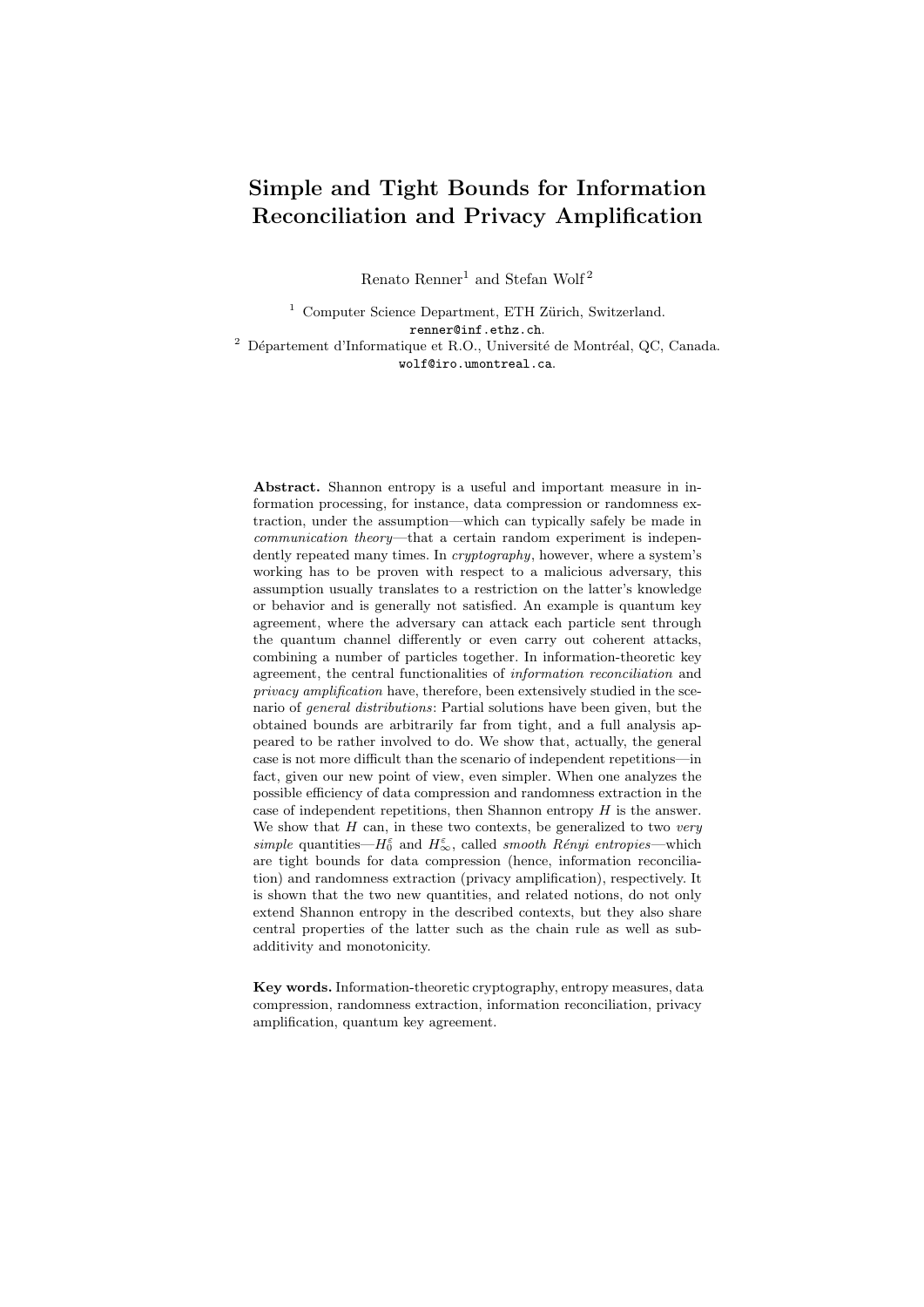# 1 Introduction, Motivation, and Main Results

#### 1.1 Unconditional Cryptographic Security and Key Agreement

Unconditional cryptographic security does, in contrast to computational security, not depend on any assumption on an adversary's computing power nor on the hardness of computational problems. This type of security is, therefore, not threatened by potential progress in algorithm design or (classical and quantum) computer engineering. On the other hand, cryptographic functionalities such as encryption, authentication, and two- or multi-party computation can generally not be realized in an unconditionally secure way simply from scratch. It is, therefore, a natural question under what circumstances—as realistic as possible—they can be realized. In particular for encryption and authentication or, more specifically, secret-key agreement, this question has been studied extensively: In [23] and [9], unconditional secret key agreement is realized based on the existence of noisy channels between the legitimate partners and the adversary, whereas in [15], a scenario is introduced and studied where all parties have access to pieces of information (e.g., generated by repeated realizations of a certain random experiment). On the other hand, the possibility of information-theoretic key agreement has also been studied between parties connected not only by a classical, but also a quantum channel allowing for the transmission of quantum states [22, 1]. Here, the security can be shown under the condition that the laws of quantum physics are correct.

If, in a certain scenario, unconditional secret-key agreement is possible in principle, then it is a natural question what the maximum length of the generated secret key can be. To find the answer to this question has turned out to often reduce to analyzing two functionalities that form important building blocks of protocols for secret-key agreement (in any of the described settings), namely information reconciliation and privacy amplification.

Information reconciliation (see, for instance  $[4]$ ) means that the legitimate partners generate identical shared strings from (possibly only weakly) correlated ones by noiseless and authenticated but public communication, hereby leaking to the adversary only a minimal amount of information about the original and, hence, the resulting string. The generated common but potentially highly compromised string must then be transformed into a virtually secret key by privacy amplification. On the technical level—but roughly speaking—, information reconciliation is error correction, whereas privacy amplification is hashing, e.g., by applying a universal hash function [13, 2] or an extractor [16] allowing for distilling a weakly random string's min-entropy  $H_{\infty}$ . When these two functionalities are analyzed in a context where all pieces of information stem from many independent repetitions of the same random experiment, then the analysis shows that the amount of information to be exchanged in optimal information reconciliation is the conditional Shannon entropy of, say, one party Alice's information, given the other Bob's; on the other hand, privacy amplification, in the same independent-repetitions setting, allows for extracting a string the length of which equals the conditional Shannon entropy of the shared string given the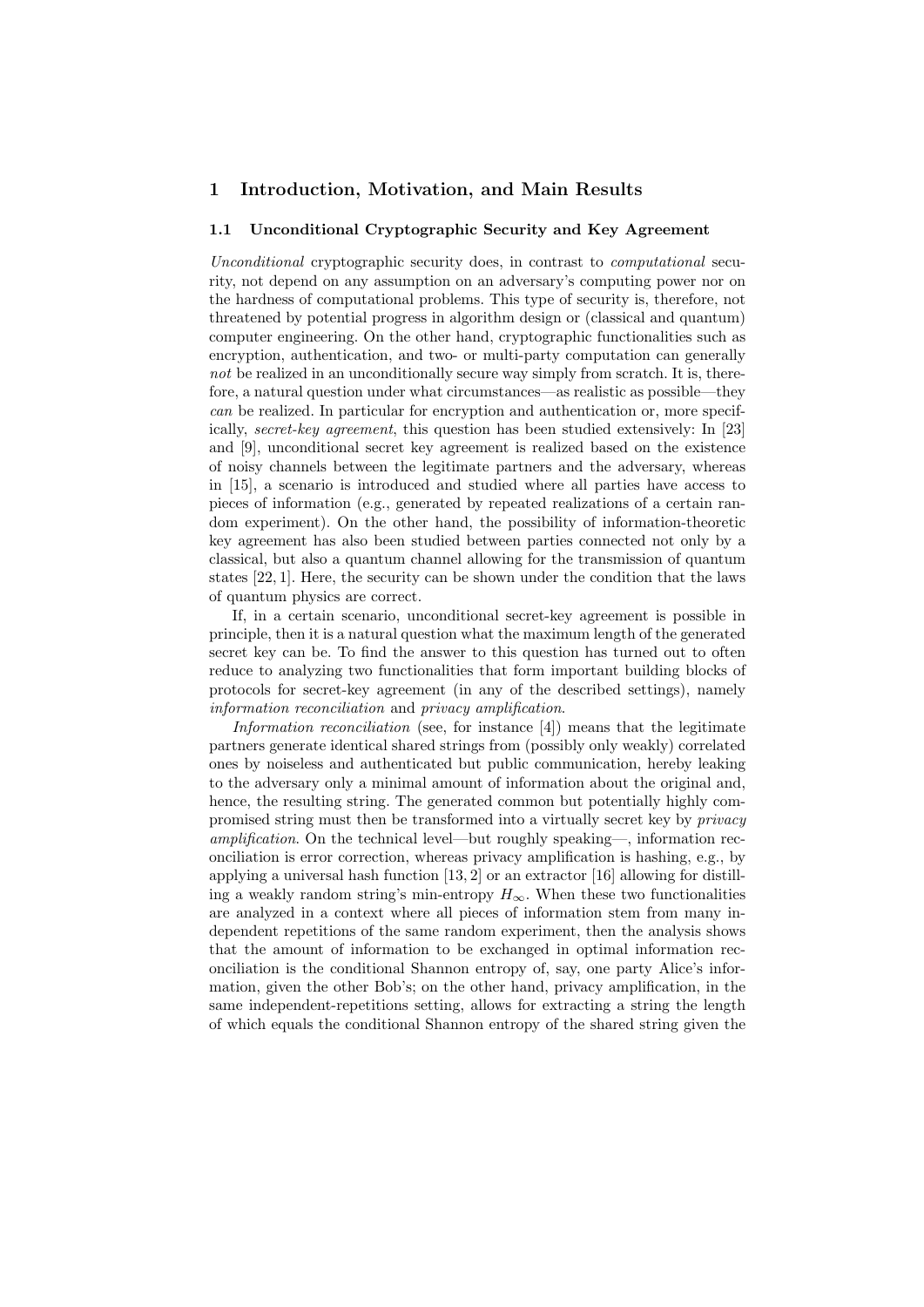adversary's information. Hence, as often in information theory, Shannon entropy turns out to be very useful in this asymptotic model. In a (classical or quantum) cryptographic context, however, the assumption of independent repetitions typically corresponds to a restriction on the adversary's behavior, and cannot realistically be made. It has been a common belief that in this case, the analysis of the described information-reconciliation and privacy-amplification protocols—and their combination—are quite involved and lead to rather complex (functional) bounds on the (operational) quantities such as the key length. It is the main goal of this paper to show that this is, actually, not the case.

#### 1.2 Information Reconciliation and Privacy Amplification

Information reconciliation is *error correction*: Given that Alice and Bob hold random variables  $X$  and  $Y$ , respectively, Alice wants to send a minimal quantity of information  $C$  to Bob such that given  $Y$  and  $C$ , he can perfectly reconstruct X with high probability. (More generally, protocols for information reconciliation can use two-way communication. Such interactive protocols can be computationally much more efficient than one-way protocols, but do not reduce the minimal amount of information to be exchanged [4].) To determine the minimal amount of information to be sent from Alice to Bob such that the latter can reconstruct Alice's information with high probability reduces to the following data-compression problem.

Question 1. Given a distribution  $P_{XY}$  and  $\varepsilon > 0$ , what is the minimum length  $H_{\text{enc}}^{\varepsilon}(X|Y)$  of a binary string  $C = e(X, R)$ , computed from X and some additional independent randomness R, such that there exists an event  $\Omega$  with probability at least  $1-\varepsilon$  such that given  $\Omega$ , X is uniquely determined by C, Y, and R?

Privacy amplification is randomness extraction: Given that Alice and Bob both know  $X$  and an adversary knows  $Y$ , Alice wants to send a message  $R$  to Bob such that from  $X$  and  $R$ , they can compute a (generally shorter) common string S about which the adversary, knowing Y and R but not X, has no information except with small probability. More specifically, privacy amplification deals with the following randomness-extraction problem.

**Question 2.** Given a distribution  $P_{XY}$  and  $\varepsilon > 0$ , what is the maximum length  $H_{\text{ext}}^{\varepsilon}(X|Y)$  of a binary string  $S = f(X,R)$ , where R is an additional random variable, such that there exists a uniformly distributed random variable  $U$  that is independent of  $(Y, R)$  together with an event  $\Omega$  with probability at least  $1-\varepsilon$ such that given  $\Omega$ , we have  $S = U$ ?

The problems of determining  $H_{\text{enc}}^{\varepsilon}(X|Y)$  and  $H_{\text{ext}}^{\varepsilon}(X|Y)$  have been studied by several authors. Note, first of all, that in the case where the distribution in question is of the form  $P_{X^nY^n} = (P_{XY})^n$ , corresponding to *n* independent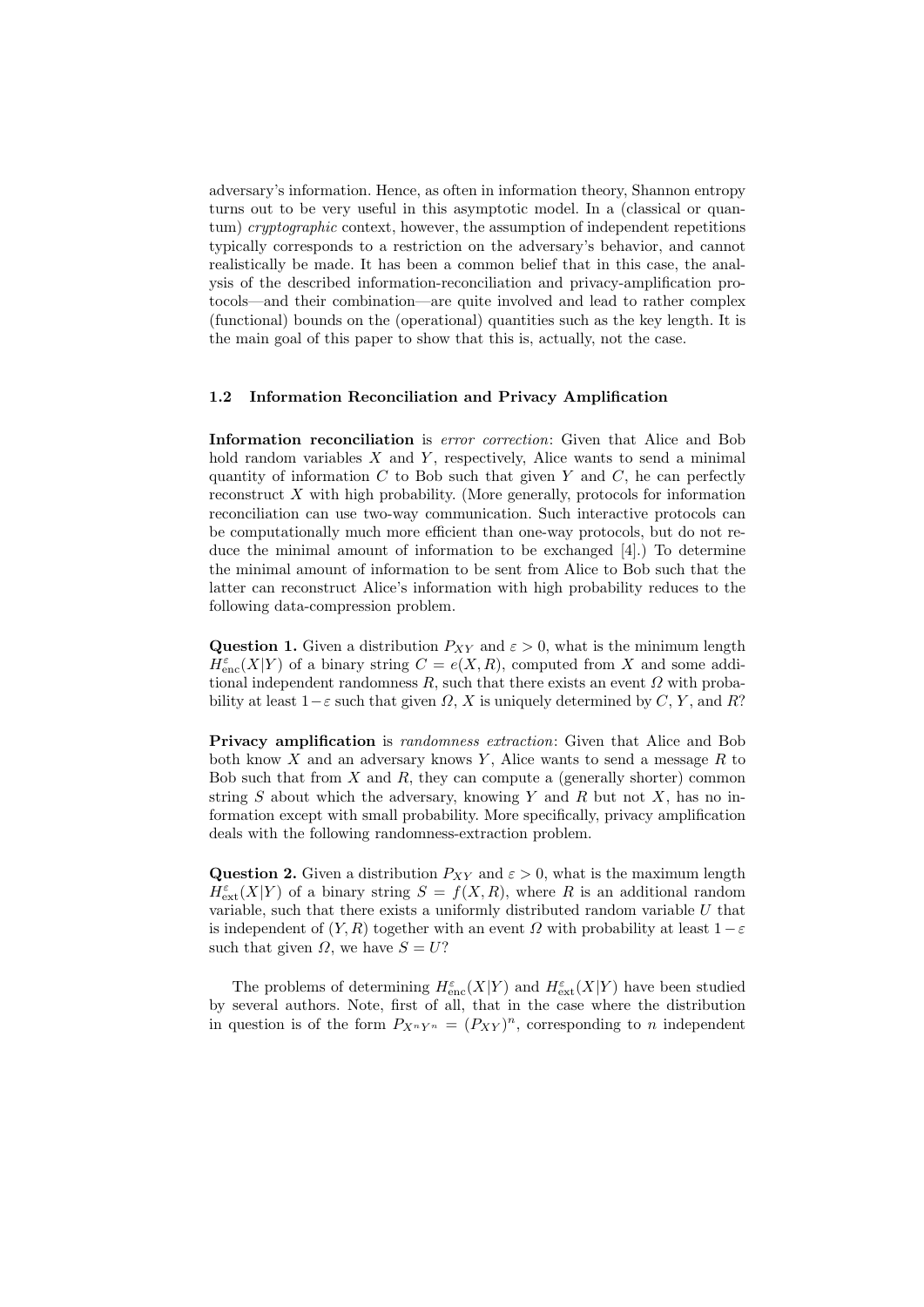repetitions of the random experiment  $P_{XY}$ , we have, for  $\varepsilon > 0$ ,

$$
\lim_{\varepsilon \to 0} \lim_{n \to \infty} \frac{H_{\text{enc}}^{\varepsilon}(X^n | Y^n)}{n} = \lim_{\varepsilon \to 0} \lim_{n \to \infty} \frac{H_{\text{ext}}^{\varepsilon}(X^n | Y^n)}{n} = H(X | Y) .
$$

Interestingly, the two—a priori very different—questions have the same answer in this case. We will show that in general, this is not true.

Unfortunately, the assumption that the distribution has product form is generally unrealistic in a cryptographic context: In quantum key agreement, for instance, it corresponds to the assumption that the adversary attacks every particle individually, independently, and in exactly the same way. But what if she does not?

It is fair to say that the problem of optimizing privacy amplification and "distribution uniformizing" has been studied intensively in the general case and considered to be quite involved (see, for instance, [5], [6], [7], and references therein). It is our goal to show that this belief is, both for information reconciliation and privacy amplification, in fact unjustified.

An example of a previous result is that  $H_{ext}^{\varepsilon}(X|Y)$  is bounded from below by the minimum, over all  $y \in \mathcal{Y}$ , of the so-called *collision entropies* or Rényi entropies of order 2,  $H_2(X|Y=y)$  (see below for a precise definition) [2]. However, this bound is not tight: For instance, the adversary can be given additional knowledge that increases the  $H_2$ -entropy from her viewpoint. In fact, such "spoiling-knowledge" arguments do not only show that the  $H_2$ -bound is arbitrarily far from tight, but also that the quantity  $H_2$  has some very counter-intuitive properties that make it hard to handle.

We define two quantities that can be computed very easily and that represent tight bounds on  $H_{\text{enc}}^{\varepsilon}$  and  $H_{\text{ext}}^{\varepsilon}$ , respectively. In a nutshell, we show that the general case is as easy as the special independent-repetitions scenario—or even easier when being looked at it in the right way. We also observe that, in general, the answers to Questions 1 and 2 above are not at all equal.

## 1.3 Two New Quantities: Conditional Smooth Rényi Entropies and Their Significance

For a distribution  $P_{XY}$  and  $\varepsilon > 0$ , let<sup>3</sup>

$$
H_0^{\varepsilon}(X|Y) := \min_{\Omega} \max_{y} \log \left| \{ x : P_{X\Omega|Y=y}(x) > 0 \} \right| \tag{1}
$$

$$
H_{\infty}^{\varepsilon}(X|Y) := \max_{\Omega} \min_{y} \min_{x} \left( -\log P_{X\Omega|Y=y}(x) \right) , \qquad (2)
$$

where the first minimum/maximum ranges over all events  $\Omega$  with probability  $Pr[\Omega] \geq 1 - \varepsilon$ .

First, we observe that these quantities are defined with respect to  $P_{XY}$  in a very simple way and are very easy to compute. Indeed, the involved optimization problems can easily be solved by eliminating the smallest probabilities and

<sup>&</sup>lt;sup>3</sup> All logarithms in this paper are binary.  $P_{XQ}(x)$  is the probability that  $\Omega$  occurs and  $X$  takes the value  $x$ .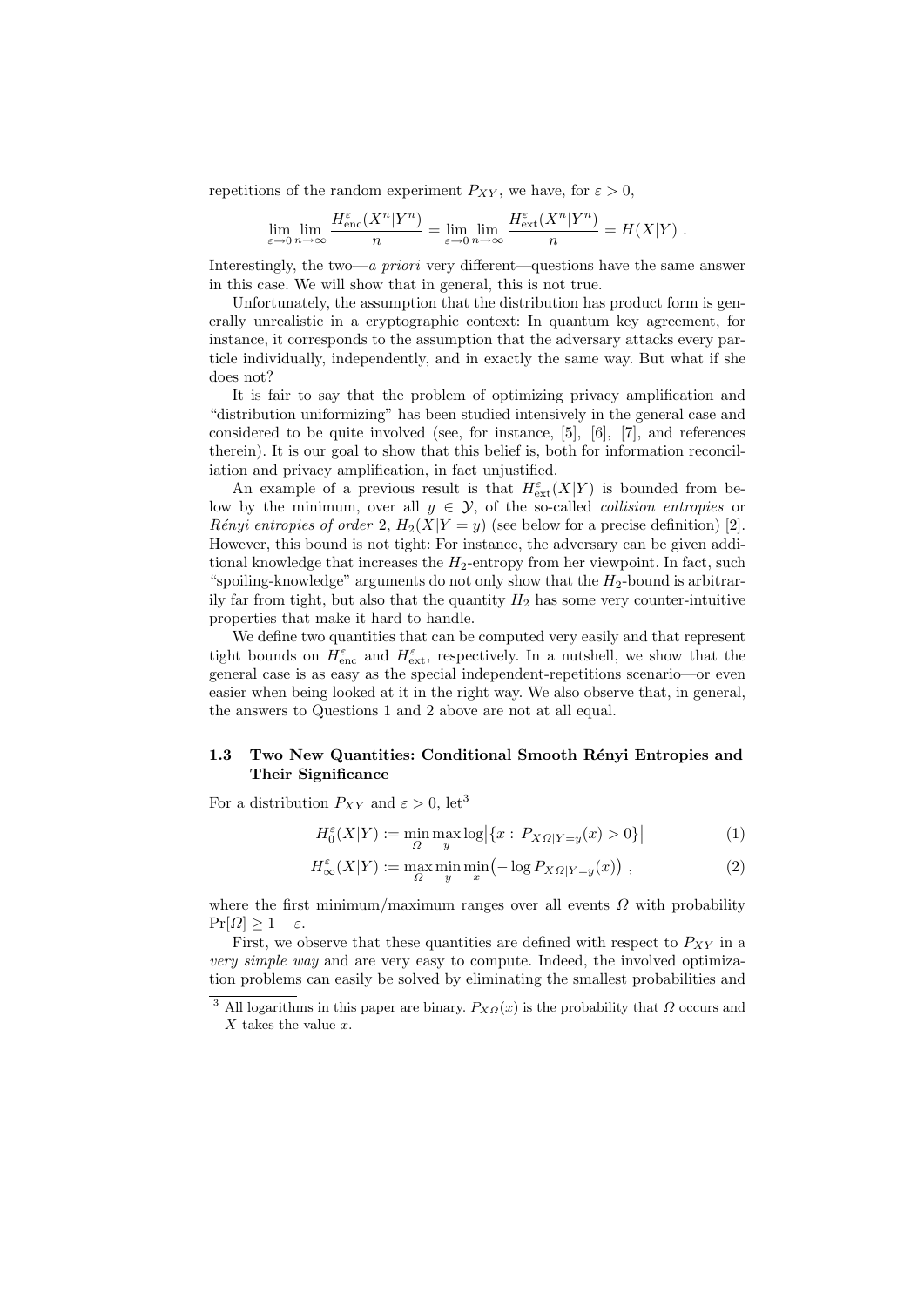by cutting down the largest probabilities, respectively. On the other hand, they provide the answers to Questions 1 and 2 (Section 3).

**Answer to Question 1.** For  $\varepsilon_1 + \varepsilon_2 = \varepsilon$ , we have

$$
H_0^{\varepsilon}(X|Y) \le H_{\text{enc}}^{\varepsilon}(X|Y) \le H_0^{\varepsilon_1}(X|Y) + \log(1/\varepsilon_2) .
$$

**Answer to Question 2.** For  $\varepsilon_1 + \varepsilon_2 = \varepsilon$ , we have

$$
H^{\varepsilon_1}_\infty(X|Y) - 2\log(1/\varepsilon_2) \leq H^{\varepsilon}_\text{ext}(X|Y) \leq H^{\varepsilon}_\infty(X|Y) .
$$

We can say that—modulo a small error term—these results provide simple functional representations of the important and natural operationally defined quantities  $H_{\text{enc}}^{\varepsilon}$  and  $H_{\text{ext}}^{\varepsilon}$ . In a way,  $H_0^{\varepsilon}$  (i.e.,  $H_{\text{enc}}^{\varepsilon}$ ) and  $H_{\infty}^{\varepsilon}$  ( $H_{\text{ext}}^{\varepsilon}$ ) are two natural generalizations of Shannon entropy to a cryptographic setting with an adversary potentially not following any rules. In particular, both  $H_0^\varepsilon$  and  $H_\infty^\varepsilon$ fall back to Shannon entropy if the distribution is of the form  $(P_{XY})^n$  for large  $n$  (Section 2.3). An example of an application of our results is the possibility of analyzing quantum key-agreement protocols or classical protocols based on correlated information. For instance, our results allow for deriving a simple tight bound on the efficiency of key agreement by one-way communication<sup>4</sup> (Section 3.3).

 $H_0^\varepsilon$  and  $H_\infty^\varepsilon$  are special cases of *smooth Rényi entropies*. In Section 2.1 we give the general definition of conditional and unconditional smooth Rényi entropies of any order  $\alpha$ , and in Section 2.2 we show that, roughly speaking,  $H_{\alpha}^{\varepsilon}$  is, for any  $\alpha \ (\neq 1)$ , equal to either  $H_0^{\varepsilon}$  (if  $\alpha < 1$ ) or  $H_{\infty}^{\varepsilon}$  ( $\alpha > 1$ ) up to an additive constant. Unconditional smooth Rényi entropy has been introduced in [19], applied in [18], and is, implicitly, widely used in the randomness-extraction literature (see, e.g., [21]). We will show, however, that the conditional quantities, introduced in this paper, are the ones that prove particularly useful in the context of cryptography.

If we have concluded that  $H_0^\varepsilon$  and  $H_\infty^\varepsilon$  generalize Shannon entropy, then this is, in addition, true because they have similar properties (Section 2.4). We summarize the most important ones in a table. (Let  $\varepsilon, \varepsilon', \varepsilon_1$ , and  $\varepsilon_2$  be nonnegative constants. The approximation " $\lessapprox$ " holds up to log(1/( $\varepsilon - \varepsilon_1 - \varepsilon_2$ )).)

 $4$  Our results thus also apply to *fuzzy extractors* [10] which are technically the same as one-way secret-key agreement schemes (where the generation and the reproduction procedures correspond to the algorithms of Alice and Bob, respectively).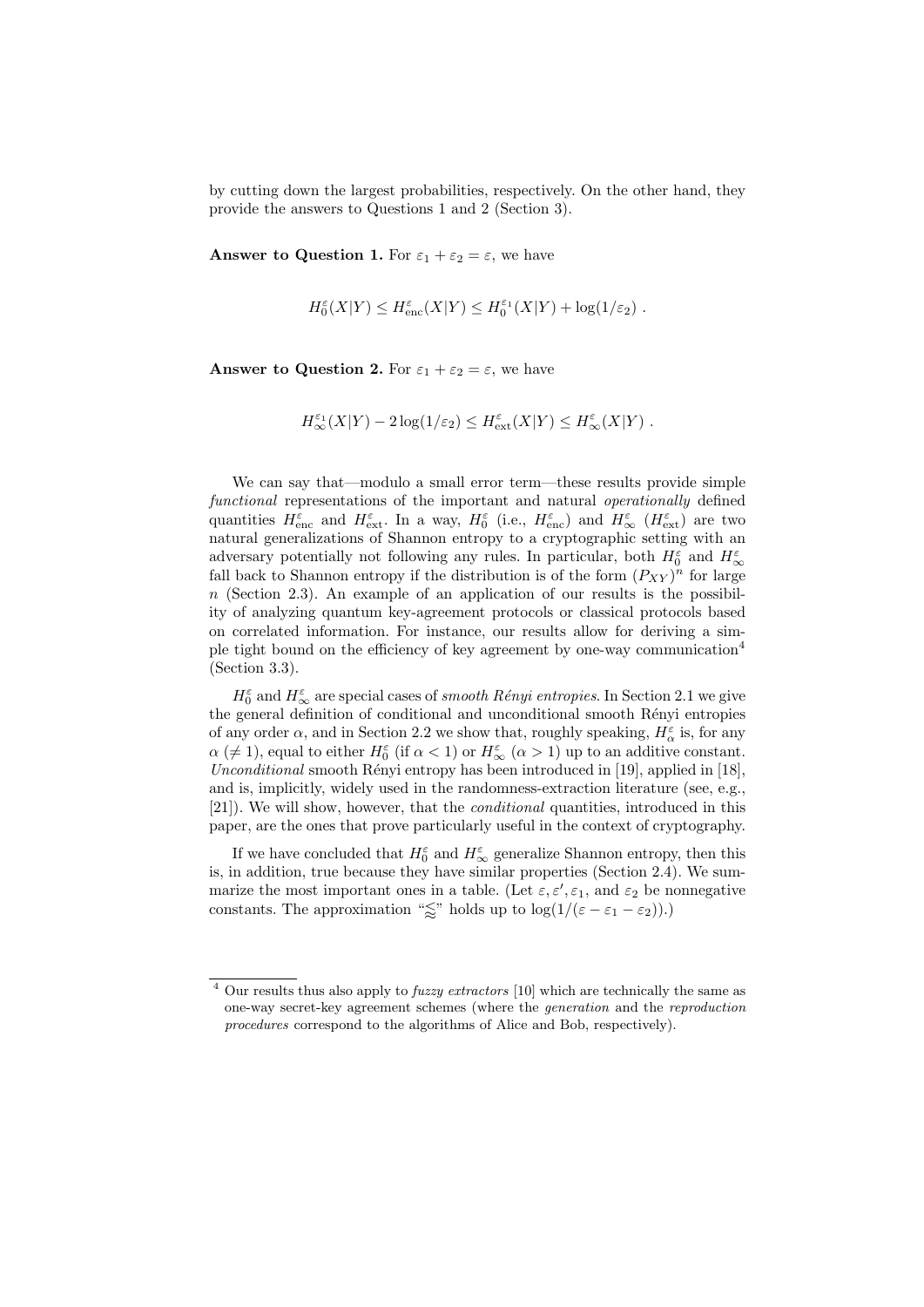|                                     | Shannon entropy $H$      | New entropies $H_0^{\varepsilon}$ and $H_{\infty}^{\varepsilon}$                                                                                                                                                                                                                                                                                       |
|-------------------------------------|--------------------------|--------------------------------------------------------------------------------------------------------------------------------------------------------------------------------------------------------------------------------------------------------------------------------------------------------------------------------------------------------|
| chain rule<br>(Lemmas $4$ and $5$ ) | $H(X Y) = H(XY) - H(Y)$  | $H_0^{\varepsilon+\varepsilon'}(XY) - H_0^{\varepsilon'}(Y) \leq H_0^{\varepsilon}(X Y)$<br>$\lesssim H_0^{\varepsilon_1}(XY) - H_{\infty}^{\varepsilon_2}(Y)$<br>$H_{\infty}^{\varepsilon_1}(XY) - H_0^{\varepsilon_2}(Y) \lessapprox H_{\infty}^{\varepsilon}(X Y)$<br>$\leq H_{\infty}^{\varepsilon+\varepsilon'}(XY)-H_{\infty}^{\varepsilon'}(Y)$ |
| sub-additivity<br>(Lemma 6)         | $H(XY) \leq H(X) + H(Y)$ | $H_0^{\varepsilon+\varepsilon'}(XY) \leq H_0^{\varepsilon}(X) + H_0^{\varepsilon'}(Y)$<br>$H_{\infty}^{\varepsilon}(XY) \leq H_{\infty}^{\varepsilon+\varepsilon'}(X) + H_0^{\varepsilon'}(Y)$                                                                                                                                                         |
| monotonicity<br>(Lemma 7)           | $H(X) \leq H(XY)$        | $H_0^{\varepsilon}(X) \leq H_0^{\varepsilon}(XY)$<br>$H_{\infty}^{\varepsilon}(X) \leq H_{\infty}^{\varepsilon}(XY)$                                                                                                                                                                                                                                   |

Hence, all important properties of Shannon entropy also hold for the new quantities generalizing it. In contrast, note that the important chain rule, for instance, does not hold for the original, "non-smooth" Rényi entropies  $H_0$ ,  $H_2$ , and  $H_{\infty}$ . In fact, this drawback is one of the reasons for the somewhat limited applicability of these quantities.

The proofs of the above properties of the new, more general, quantities are—just as are their definitions—in fact simpler than the corresponding proofs for Shannon entropy; they only apply counting arguments (instead of, for instance, the concavity of the logarithm function and Jensen's inequality). Since, on the other hand, Shannon entropy is simply a special case of the new quantities (for many independent repetitions), we obtain simpler proofs of the corresponding properties of Shannon entropy for free.

Note that although we state that all smooth Rényi entropies come down to either  $H_0^{\varepsilon}$  or  $H_{\infty}^{\varepsilon}$ , we give *general* definitions and statements on  $H_{\alpha}^{\varepsilon}$  for any  $\alpha$ . This can be convenient in contexts in which the entropies have a natural significance, such as  $H_2$  in connection with two-universal hashing [2].

# 2 Smooth Rényi Entropy: Definition and Properties

#### 2.1 Definition

We start by briefly reviewing the notion of *smooth Rényi entropy* [19] and then generalize it to *conditional* smooth Rényi entropy.

Let X be a random variable on X with probability distribution  $P_X$ . We denote by  $\mathcal{B}^{\varepsilon}(P_X)$  the set of non-negative functions  $Q_X$  with domain X such that  $Q_X(x) \le P_X(x)$ , for any  $x \in \mathcal{X}$ , and  $\sum_{x \in \mathcal{X}} Q_X(x) \ge 1 - \varepsilon$ . The  $\varepsilon$ -smooth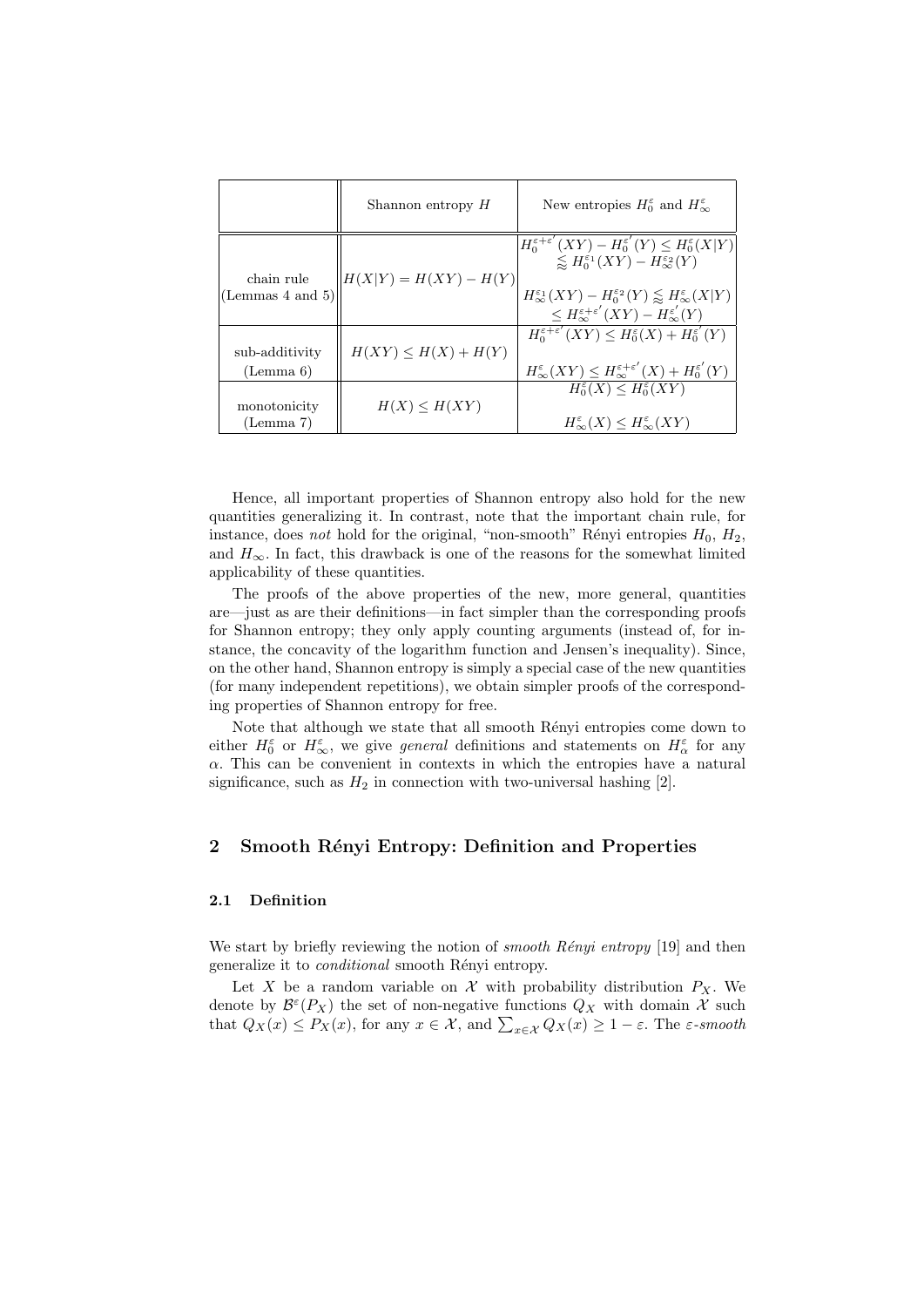Rényi entropy of order  $\alpha$ , for  $\alpha \in (0,1) \cup (1,\infty)$  and  $\varepsilon \geq 0$ , is defined by<sup>5</sup>

$$
H_{\alpha}^{\varepsilon}(X) := \frac{1}{1-\alpha} \log r_{\alpha}^{\varepsilon}(X) ,
$$

where

$$
r_{\alpha}^{\varepsilon}(X) := \inf_{Q_X \in \mathcal{B}^{\varepsilon}(P_X)} \sum_{x \in \mathcal{X}} Q_X(x)^{\alpha}.
$$

For  $\alpha = 0$  and  $\alpha = \infty$ , smooth Rényi entropy is defined by the limit values, i.e.,  $H_0^{\varepsilon}(X) := \lim_{\alpha \to 0} H_{\alpha}^{\varepsilon}(X)$  and  $H_{\infty}^{\varepsilon}(X) := \lim_{\alpha \to \infty} H_{\alpha}^{\varepsilon}(X)$ .

It follows directly from the definition that, for  $\alpha < 1$ ,

$$
\varepsilon \ge \varepsilon' \longleftrightarrow H_\alpha^\varepsilon(X) \le H_\alpha^{\varepsilon'}(X)
$$

holds and, similarly, for  $\alpha > 1$ ,

$$
\varepsilon \ge \varepsilon' \longleftrightarrow H_\alpha^\varepsilon(X) \ge H_\alpha^{\varepsilon'}(X) .
$$

Moreover, for  $\varepsilon = 0$ , smooth Rényi entropy  $H^0_\alpha(X)$  is equal to "conventional" Rényi entropy  $H_{\alpha}(X)$  [20]. Similarly to conditional Shannon entropy, we define a *conditional* version of smooth Rényi entropy.

**Definition 1.** Let X and Y be random variables with range X and Y, respectively, and joint probability distribution  $P_{XY}$ . The conditional  $\varepsilon$ -smooth Rényi entropy of order  $\alpha$  of X given Y, for  $\alpha \in (0,1) \cup (1,\infty)$  and  $\varepsilon \geq 0$ , is defined by

$$
H_\alpha^\varepsilon(X|Y) := \frac{1}{1-\alpha} \log r_\alpha^\varepsilon(X|Y)
$$

where

$$
r_{\alpha}^{\varepsilon}(X|Y) := \inf_{Q_{XY} \in \mathcal{B}^{\varepsilon}(P_{XY})} \max_{y \in \mathcal{Y}} \sum_{x \in \mathcal{X}} Q_{X|Y=y}(x)^{\alpha} ,
$$

and where  $Q_{X|Y=y}(x) := Q_{XY}(x, y)/P_Y(y)$ , for any  $x \in \mathcal{X}$  and  $y \in \mathcal{Y}$  (with the convention  $Q_{X|Y=y}(x) = 0$  if  $P_Y(y) = 0$ .<sup>6</sup> For  $\alpha = 0$  and  $\alpha = \infty$ , we define  $H_0^{\varepsilon}(X|Y) := \lim_{\alpha \to 0} H_{\alpha}^{\varepsilon}(X|Y)$  and  $H_{\infty}^{\varepsilon}(X|Y) := \lim_{\alpha \to \infty} H_{\alpha}^{\varepsilon}(X|Y)$ .

For  $\alpha = 0$  and  $\alpha = \infty$ , Definition 1 reduces to (1) and (2), respectively. Note that the infimum is in fact a minimum which is obtained by cutting away the smallest probabilities or cutting down the largest, respectively.

 $5$  The definition given here slightly differs from the original definition in [19]. However, it turns out that this version is more appropriate for our generalization to conditional smooth Rényi entropy (Definition 1).

<sup>&</sup>lt;sup>6</sup> Since  $\sum_{x} Q_{XY}(x, y)$  is generally smaller than  $P_Y(y)$ , the distribution  $Q_{X|Y=y}(\cdot)$  :=  $Q_{XY}(\cdot, y)/P_Y(y)$  is not necessarily normalized.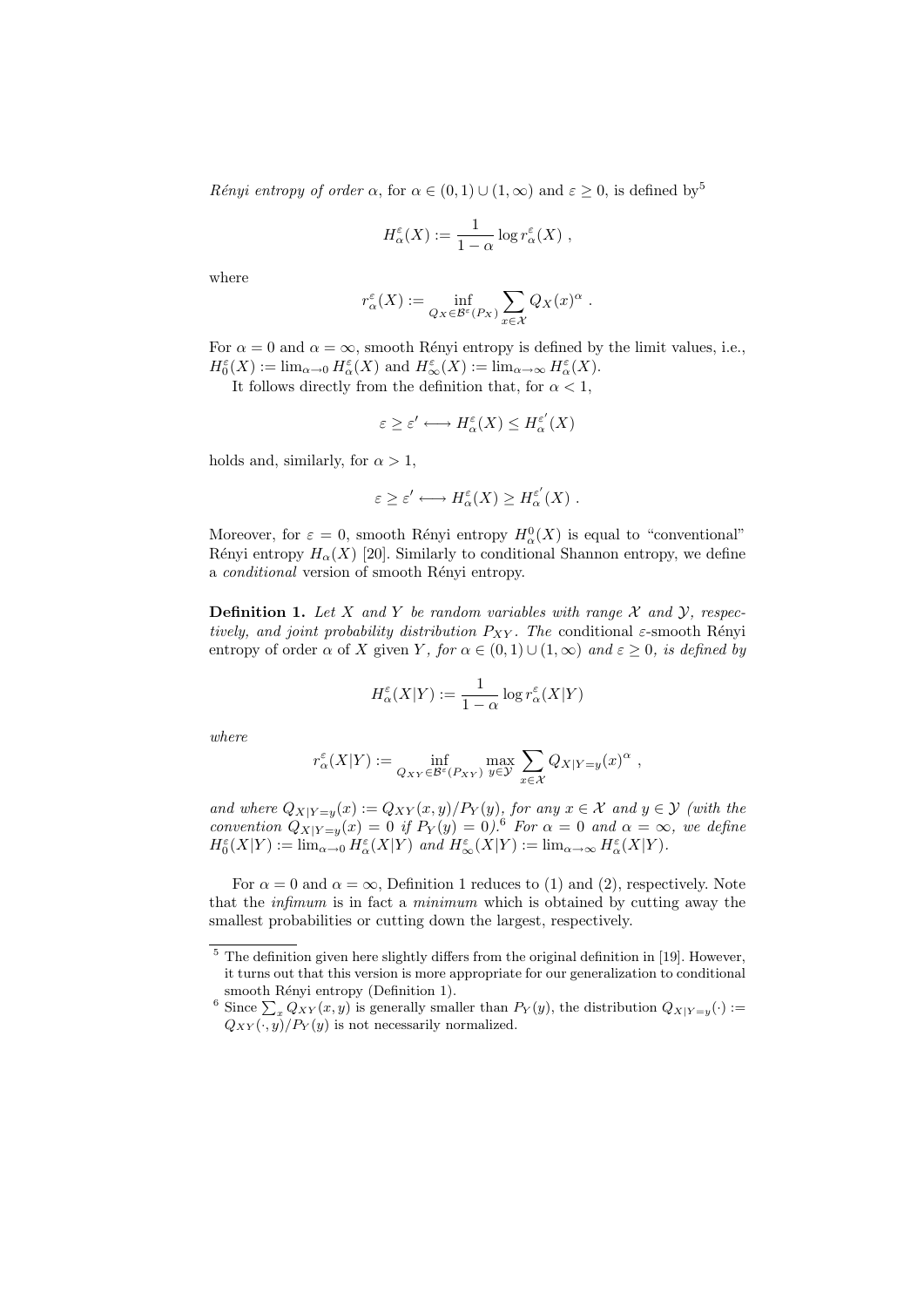#### 2.2 Basic Properties

We will now derive some basic properties of smooth Rényi entropy. In particular, we show that the smooth Rényi entropies can be split into two classes: It turns out that for any value  $\alpha < 1$ ,  $H^{\varepsilon}_{\alpha}(X|Y)$  is, up to an additive constant, equal to  $H_0^{\varepsilon}(X|Y)$ . Similarly,  $H_{\alpha}^{\varepsilon}(X|Y)$ , for  $\alpha > 1$ , is essentially  $H_{\infty}^{\varepsilon}(X|Y)$ .

For this, we need a generalization, to the smooth case, of the fact that

$$
\alpha \le \beta \longleftrightarrow H_{\alpha}(X) \ge H_{\beta}(X) \tag{3}
$$

holds for any  $\alpha, \beta \in [0, \infty]$ .

**Lemma 1.** Let X and Y be random variables. Then, for  $\varepsilon \geq 0$  and for  $\alpha \leq \beta < \varepsilon$ 1 or  $1 < \alpha \leq \beta$ ,

$$
H_{\alpha}^{\varepsilon}(X|Y) \geq H_{\beta}^{\varepsilon}(X|Y) .
$$

*Proof.* For any probability distribution  $Q$  on  $\mathcal{X}$ , the right hand side of (3) can be rewritten as

$$
{}_{1-\alpha} \sqrt{\sum_{x \in \mathcal{X}} Q(x)^{\alpha}} \geq {}_{1-\beta} \sqrt{\sum_{x \in \mathcal{X}} Q(x)^{\beta}} . \tag{4}
$$

It is easy to verify that this inequality also holds for any (not necessarily normalized) nonnegative function  $Q$  with  $\sum_{x \in \mathcal{X}} Q(x) \leq 1$ .

As mentioned above, the infimum in the definition of  $r^{\varepsilon}_{\alpha}$  is actually a minimum. Hence, there exists  $Q_{XY} \in \mathcal{B}^{\varepsilon}(P_{XY})$  such that for any  $y \in \mathcal{Y}$ ,

$$
r_{\alpha}^{\varepsilon}(X|Y) \ge \sum_{x \in \mathcal{X}} Q_{X|Y=y}(x)^{\alpha}
$$

holds. When this is combined with (4), we find

$$
{}^{1-\alpha}\!\!\sqrt{r_\alpha^{\varepsilon}(X|Y)} \geq {}^{1-\alpha}\!\!\sqrt{\sum_{x\in\mathcal{X}}Q_{X|Y=y}(x)^\alpha} \geq {}^{1-\beta}\!\!\sqrt{\sum_{x\in\mathcal{X}}Q_{X|Y=y}(x)^\beta}.
$$

Because this holds for any  $y \in \mathcal{Y}$ , we conclude

$$
{}^{1-\alpha}\hspace{-0.1cm}\sqrt{r^\varepsilon_\alpha(X|Y)}\geq\;{}^{1-\beta}\hspace{-0.1cm}\sqrt{r^\varepsilon_\beta(X|Y)}\;.
$$

The assertion now follows from the definition of smooth Rényi entropy.  $\Box$ 

Lemma 2 is, in some sense, the converse of Lemma 1. Since it is a straightforward generalization of a statement of  $[19]^7$ , we omit the proof here.

**Lemma 2.** Let X and Y be random variables. Then, for  $\varepsilon \geq 0$ ,  $\varepsilon' \geq 0$ , and  $\alpha < 1$ , we have

$$
H_0^{\varepsilon+\varepsilon'}(X|Y) \le H_\alpha^\varepsilon(X|Y) + \frac{\log(1/\varepsilon')}{1-\alpha}
$$

and for  $\alpha > 1$ ,

$$
H_{\infty}^{\varepsilon+\varepsilon'}(X|Y) \ge H_{\alpha}^{\varepsilon}(X|Y) - \frac{\log(1/\varepsilon')}{\alpha - 1}
$$

.

 $7$  The result of [19] corresponds to the special case where Y is a constant.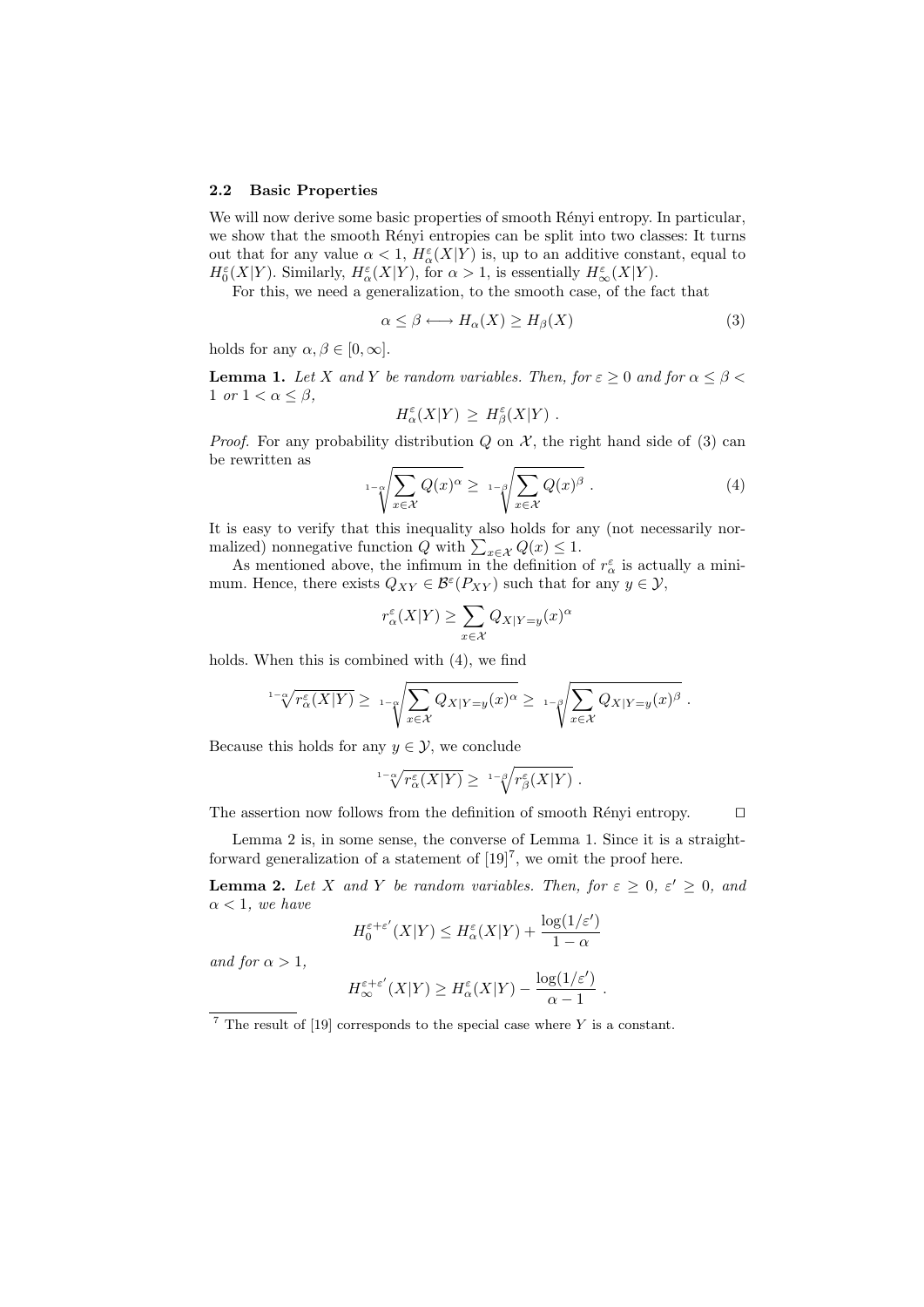When Lemmas 1 and 2 are combined, we obtain the following characterization of smooth Rényi entropy  $H^{\varepsilon}_\alpha(X|Y),$  for  $\alpha < 1$ , in terms of smooth Rényi entropy of order 0:

$$
H_0^{\varepsilon+\varepsilon'}(X|Y) - \frac{\log(1/\varepsilon')}{1-\alpha} \le H_\alpha^{\varepsilon}(X|Y) \le H_0^{\varepsilon}(X|Y) .
$$

Similarly, for  $\alpha > 1$ ,

$$
H_{\infty}^{\varepsilon+\varepsilon'}(X|Y) + \frac{\log(1/\varepsilon')}{\alpha-1} \ge H_{\alpha}^{\varepsilon}(X|Y) \ge H_{\infty}^{\varepsilon}(X|Y) .
$$

If  $\varepsilon = 0$ , this leads to an approximation of the (conventional) Rényi entropy  $H_{\alpha}$ , of any order  $\alpha$ , in terms of the smooth Rényi entropies  $H_0^{\varepsilon}$  and  $H_{\infty}^{\varepsilon}$ . For example, the collision entropy  $H_2(X)$  cannot be larger than  $H_{\infty}^{\varepsilon}(X) + \log(1/\varepsilon)$ (whereas  $H_2(X) \approx 2H_{\infty}(X)$ , for certain probability distributions  $P_X$ ).

#### 2.3 Smooth Rényi Entropy as a Generalization of Shannon Entropy

Interestingly, one obtains as an immediate consequence of the asymptotic equipartition property (AEP) (cf. [8]) that, for many independent realizations of a random experiment, smooth Rényi entropy is asymptotically equal to Shannon entropy. (Note that the same is not true at all for the usual Rényi entropies.)

**Lemma 3.** Let  $(X_1, Y_1), \ldots, (X_n, Y_n)$  be n independent pairs of random variables distributed according to  $P_{XY}$ . Then we have, for any  $\alpha \neq 1$ ,

$$
\lim_{\varepsilon \to 0} \lim_{n \to \infty} \frac{H_\alpha^\varepsilon(X^n|Y^n)}{n} = H(X|Y) ,
$$

where  $H(X|Y)$  is the conditional Shannon entropy.

For a proof as well as a more detailed (non-asymptotic) version of this statement, we refer to [12].

#### 2.4 Shannon-like Properties of Smooth Rényi Entropy

Smooth Rényi entropy shares basic properties with Shannon entropy—this is in contrast to the usual R´enyi entropies, which do not have these properties. Therefore, the smooth versions are much more natural and useful quantities in many contexts, as we will see.

**Chain Rule** We first prove a property corresponding to the chain rule  $H(X|Y) =$  $H(XY) - H(Y)$  of Shannon entropy. More precisely, Lemmas 4 and 5 below are two different inequalities, which, combined, give a chain rule for smooth Rényi entropies of any order  $\alpha$ .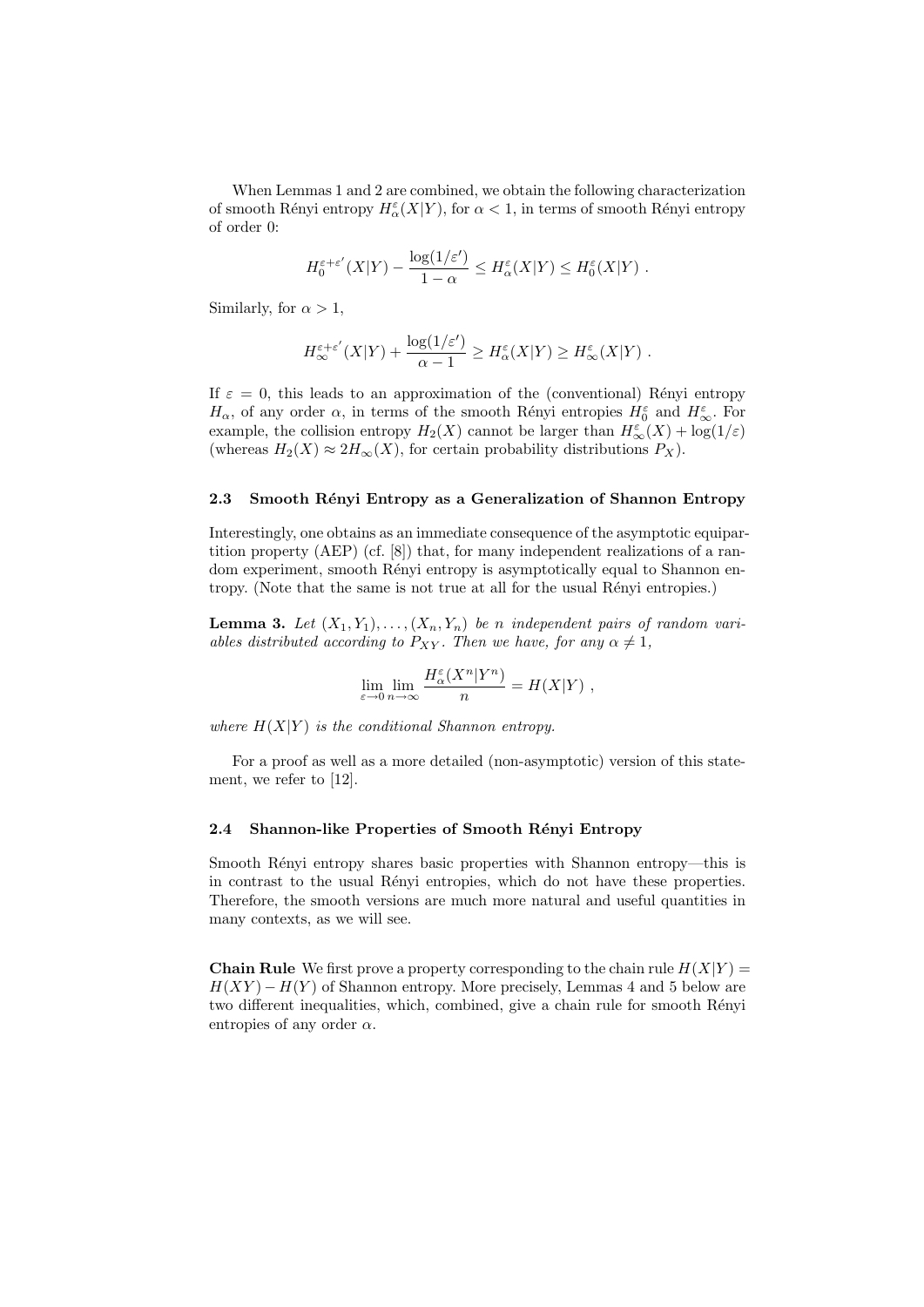**Lemma 4.** Let X and Y be random variables and let  $\varepsilon \geq 0$ ,  $\varepsilon' \geq 0$ ,  $\varepsilon'' \geq 0$ . Then, for  $\alpha < 1 < \beta$ , we have

$$
H_{\alpha}^{\varepsilon+\varepsilon'+\varepsilon''}(X|Y) < H_{\alpha}^{\varepsilon'}(XY) - H_{\beta}^{\varepsilon''}(Y) + \frac{\beta-\alpha}{(1-\alpha)(\beta-1)}\log(1/\varepsilon) ,
$$

and, similarly, for  $\alpha > 1 > \beta$ ,

$$
H_{\alpha}^{\varepsilon+\varepsilon'+\varepsilon''}(X|Y) > H_{\alpha}^{\varepsilon'}(XY) - H_{\beta}^{\varepsilon''}(Y) - \frac{\alpha-\beta}{(\alpha-1)(1-\beta)}\log(1/\varepsilon) .
$$

Proof. It is easy to verify that the assertion can be rewritten as

$$
\log r_{\alpha}^{\varepsilon+\varepsilon'+\varepsilon''}(X|Y) < \log r_{\alpha}^{\varepsilon'}(XY) + \frac{1-\alpha}{\beta-1}\log r_{\beta}^{\varepsilon''}(Y) + \frac{\beta-\alpha}{\beta-1}\log(1/\varepsilon) \tag{5}
$$

By the definition of  $r_{\alpha}^{\varepsilon'}(XY)$  there exists an event  $\Omega_1$  with probability  $Pr[\Omega_1] =$  $1 - \varepsilon'$  such that  $r^{\varepsilon'}_0(XY) = \sum_{x \in \mathcal{X}, y \in \mathcal{Y}} P_{XY\Omega_1}(x, y)^\alpha$ . Similarly, one can find an event  $\Omega_2$  such that  $Pr[\Omega_2] = 1 - \varepsilon''$  and  $r^{\varepsilon''}_{\beta}(Y) = \sum_{y \in \mathcal{Y}} P_{Y \Omega_2}(y)^{\beta}$ . Hence, the event  $\Omega := \Omega_1 \cap \Omega_2$  has probability  $\Pr[\Omega] \geq 1 - \varepsilon' - \varepsilon''$  and satisfies

$$
\sum_{x \in \mathcal{X}, y \in \mathcal{Y}} P_{XY\Omega}(x, y)^{\alpha} \le r_{\alpha}^{\varepsilon'}(XY)
$$

as well as

$$
\sum_{y\in\mathcal{Y}} P_{Y\Omega}(y)^\beta \leq r^{\varepsilon''}_{\beta}(Y) .
$$

For any  $y \in \mathcal{Y}$ , let  $\bar{r}_y := \sum_{x \in \mathcal{X}} P_{X\Omega|Y=y}(x)^\alpha$ . Since inequality (5) is independent of the labeling of the values in  $\mathcal{Y}$ , we can assume without loss of generality that these are natural numbers,  $\mathcal{Y} = \{1, \ldots, n\}$ , for  $n := |\mathcal{Y}|$ , and that the values  $\bar{r}_y$ are arranged in increasing order,  $\bar{r}_y > \bar{r}_{y'} \longrightarrow y > y'$ . Let  $\bar{y} \in \mathcal{Y}$  be the minimum value such that  $Pr[Y > \bar{y}, \Omega] \leq \varepsilon$  holds. In particular,

$$
\Pr[Y \ge \bar{y}, \Omega] = \Pr[Y > \bar{y} - 1, \Omega] > \varepsilon \tag{6}
$$

Let  $\Omega'$  be the event that  $Y \leq \bar{y}$  holds, i.e., we have  $Pr[\overline{\Omega'}, \Omega] \leq \varepsilon$  and, consequently,

$$
Pr[\Omega', \Omega] = 1 - Pr[\overline{\Omega}] - Pr[\overline{\Omega'}, \Omega] \ge 1 - \varepsilon - \varepsilon' - \varepsilon''.
$$

Hence, since  $P_{X\Omega\Omega'|Y=y}(x) = 0$  holds for any  $x \in \mathcal{X}$  and  $y > \bar{y}$ , we have

$$
r_\alpha^{\varepsilon+\varepsilon'+\varepsilon''}(X|Y) \le \max_{y \in \mathcal{Y}} \sum_{x \in \mathcal{X}} P_{X\Omega\Omega'|Y=y}(x)^\alpha \le \max_{y \le \bar{y}} \bar{r}_y \le \bar{r}_{\bar{y}}.
$$

Therefore, it remains to be proven that

$$
\log \bar{r}_{\bar{y}} < \log \left( \sum_{x \in \mathcal{X}, y \in \mathcal{Y}} P_{XY\Omega}(x, y)^{\alpha} \right) + \frac{1 - \alpha}{\beta - 1} \log \left( \sum_{y \in \mathcal{Y}} P_{Y\Omega}(y)^{\beta} \right) - \frac{\beta - \alpha}{\beta - 1} \log \varepsilon \tag{7}
$$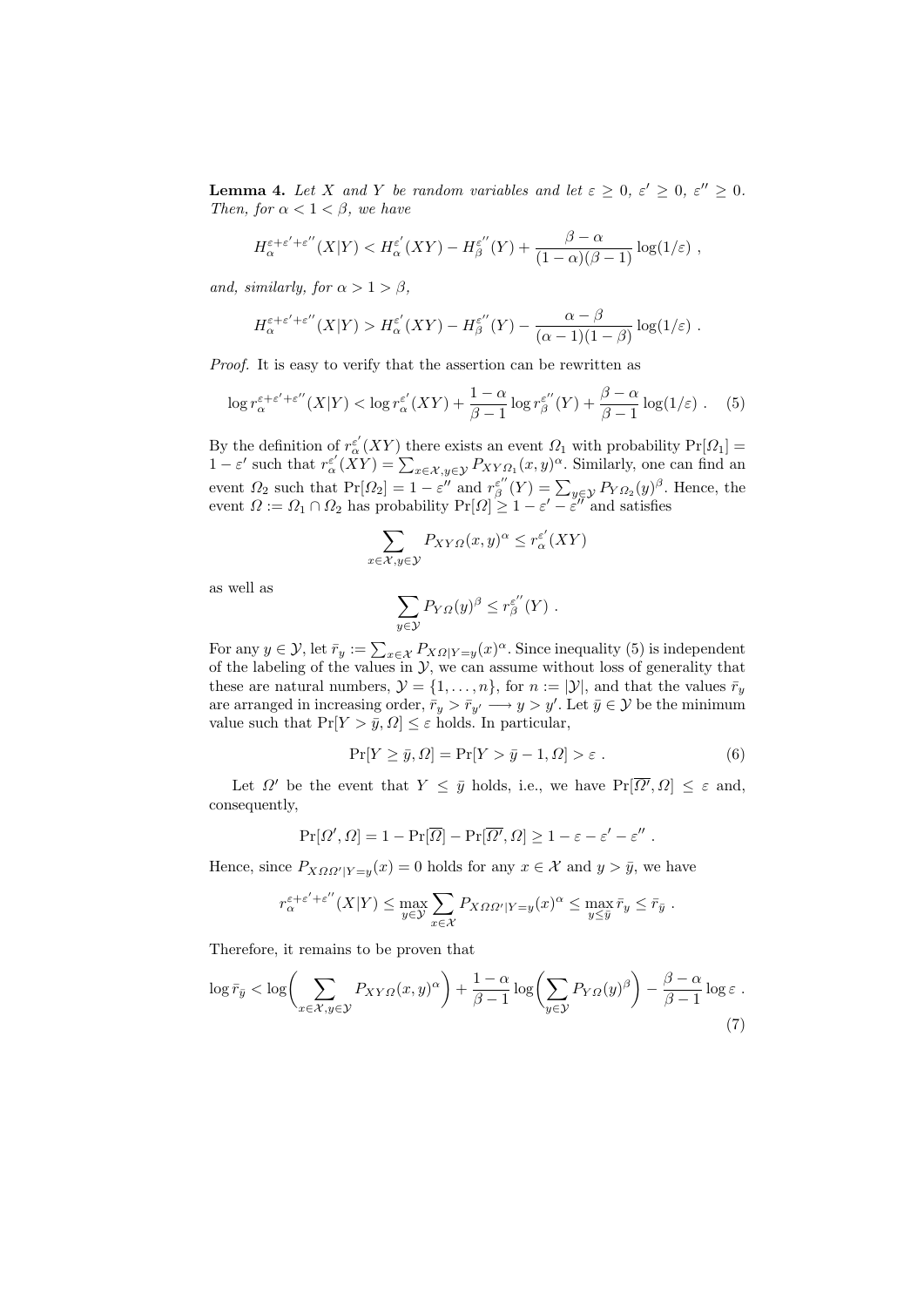Let  $s := \sum_{y=\bar{y}}^{n} P_Y(y)^{\alpha}$ . Then,

$$
\bar{r}_{\bar{y}} \cdot s = \sum_{y=\bar{y}}^{n} \bar{r}_{\bar{y}} P_Y(y)^{\alpha} \le \sum_{y=\bar{y}}^{n} \bar{r}_y P_Y(y)^{\alpha} \le \sum_{y=1}^{n} \bar{r}_y P_Y(y)^{\alpha} , \qquad (8)
$$

where the first inequality follows from the fact that  $\bar{r}_y \geq \bar{r}_{\bar{y}}$  holds for all  $y \geq \bar{y}$ . When the definition of  $\bar{r}_y$  is inserted into inequality (8), we get

$$
\bar{r}_{\bar{y}} \le \frac{1}{s} \sum_{x \in \mathcal{X}, y \in \mathcal{Y}} P_{XY\Omega}(x, y)^{\alpha}
$$

i.e.,

$$
\log \bar{r}_{\bar{y}} \le \log \left( \sum_{x \in \mathcal{X}, y \in \mathcal{Y}} P_{XY\Omega}(x, y)^{\alpha} \right) - \log s . \tag{9}
$$

In order to find a bound on s, let  $p_y := P_{YQ}(y)$ ,  $p := \frac{\beta-\alpha}{\beta-1}$ ,  $q := \frac{\beta-\alpha}{1-\alpha}$ , and  $\gamma := \frac{\alpha(\beta-1)}{\beta-\alpha}$  $\frac{(\beta-1)}{\beta-\alpha}$ , i.e.,  $\gamma p = \alpha$  and  $(1-\gamma)q = \beta$ . We then have  $\frac{1}{p} + \frac{1}{q} = 1$  and can apply Hölder's inequality, yielding

$$
\sqrt[p]{s} \cdot \sqrt[p]{\sum_{y \in \mathcal{Y}} P_{Y\Omega}(y)^{\beta}} \ge \sqrt[p]{\sum_{y=\bar{y}}^{n} (p_y)^{\alpha}} \cdot \sqrt[p]{\sum_{y=\bar{y}}^{n} (p_y)^{\beta}}
$$

$$
= \sqrt[p]{\sum_{y=\bar{y}}^{n} ((p_y)^{\gamma})^{p}} \cdot \sqrt[p]{\sum_{y=\bar{y}}^{n} ((p_y)^{1-\gamma})^{q}}
$$

$$
\ge \sum_{y=\bar{y}}^{n} (p_y)^{\gamma} (p_y)^{1-\gamma} = \sum_{y=\bar{y}}^{n} p_y = \Pr[Y \ge \bar{y}, \Omega] > \varepsilon.
$$

Hence,

$$
\log s > p \log \varepsilon - \frac{p}{q} \log \left( \sum_{y \in \mathcal{Y}} P_{Y\Omega}(y)^{\beta} \right).
$$

Combining this with (9) implies (7) and, thus, concludes the proof.  $\square$ 

**Lemma 5.** Let X and Y be random variables and let  $\varepsilon \geq 0$ ,  $\varepsilon' \geq 0$ . Then, for any  $\alpha < 1$ , we have

$$
H_{\alpha}^{\varepsilon+\varepsilon'}(XY) \leq H_{\alpha}^{\varepsilon}(X|Y) + H_{\alpha}^{\varepsilon'}(Y) ,
$$

and, similarly, for  $\alpha > 1$ ,

$$
H_{\alpha}^{\varepsilon+\varepsilon'}(XY) \geq H_{\alpha}^{\varepsilon}(X|Y) + H_{\alpha}^{\varepsilon'}(Y) .
$$

*Proof.* Let  $\Omega$  be an event with  $Pr[\Omega] \geq 1 - \varepsilon$  such that

$$
\max_{y} \sum_{x \in \mathcal{X}} P_{X\Omega|Y=y}(x)^{\alpha} \leq r_{\alpha}^{\varepsilon}(X|Y) .
$$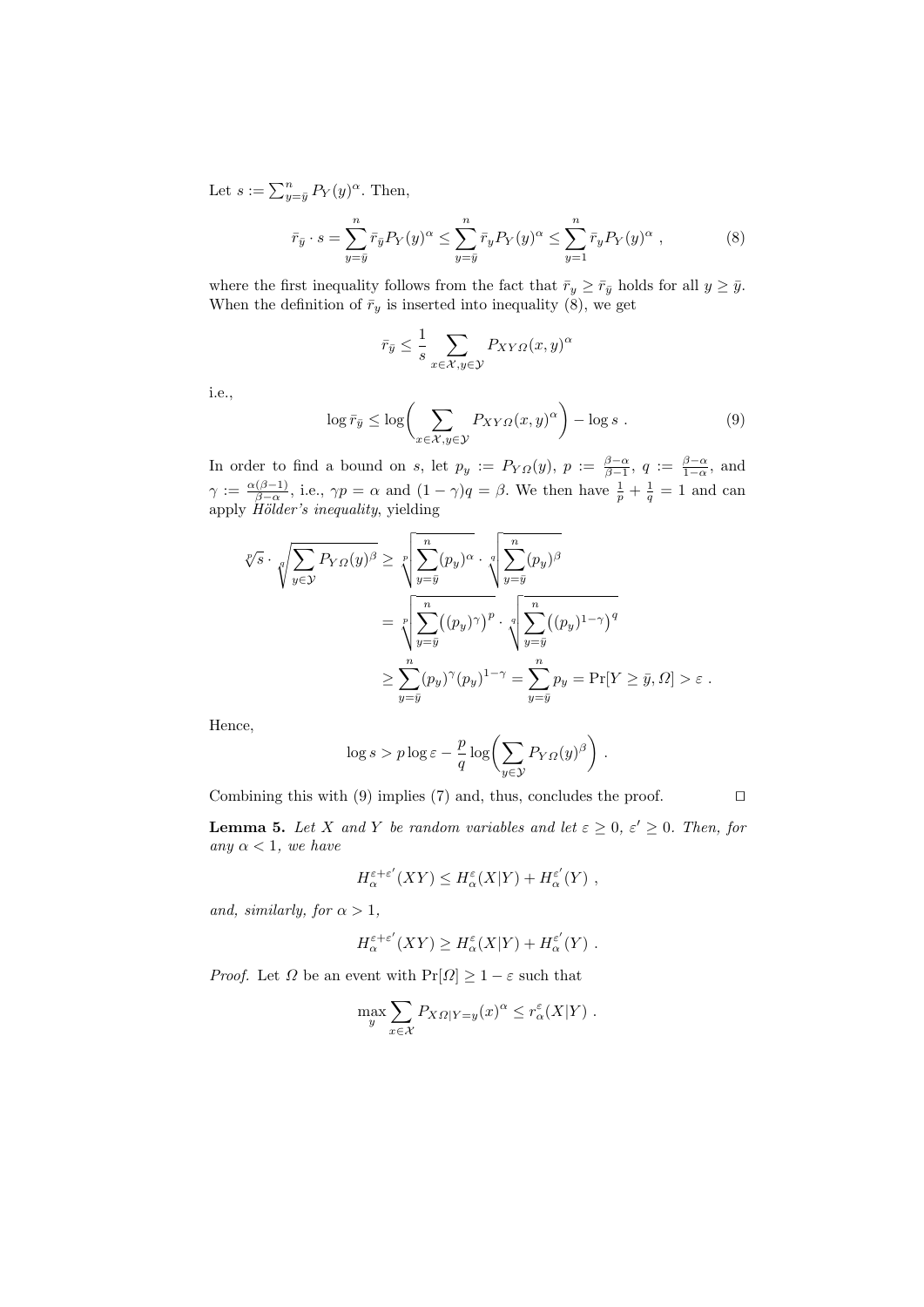Similarly, let  $\Omega'$  be an event with  $Pr[\Omega'] \geq 1 - \varepsilon'$  such that  $\Omega' \leftrightarrow Y \leftrightarrow (X, \Omega)$ is a Markov chain and

$$
\sum_{y\in\mathcal{Y}}P_{Y\varOmega'}(y)^{\alpha}\leq r_{\alpha}^{\varepsilon}(Y) .
$$

Since  $Pr[\Omega, \Omega'] \ge 1 - \varepsilon - \varepsilon'$  holds, we have

$$
r_{\alpha}^{\varepsilon+\varepsilon'}(XY) \leq \sum_{x \in \mathcal{X}, y \in \mathcal{Y}} P_{XY\Omega\Omega'}(x, y)^{\alpha} .
$$

The assertion thus follows from

$$
\sum_{x \in \mathcal{X}, y \in \mathcal{Y}} P_{XY\Omega\Omega'}(x, y)^{\alpha} = \sum_{x \in \mathcal{X}, y \in \mathcal{Y}} P_{Y\Omega'}(y)^{\alpha} P_{X\Omega|Y=y}(x)^{\alpha}
$$

$$
\leq \left(\sum_{y \in \mathcal{Y}} P_{Y\Omega'}(y)^{\alpha}\right) \left(\max_{y \in \mathcal{Y}} \sum_{x \in \mathcal{X}} P_{X\Omega|Y=y}(x)^{\alpha}\right). \qquad \Box
$$

It is easy to see that the statements of Lemma 4 and Lemma 5 still hold if all entropies are conditioned on an additional random variable Z. For example, the statement of Lemma 5 then reads, for  $\alpha < 1$ ,

$$
H_{\alpha}^{\varepsilon+\varepsilon'}(XY|Z) - H_{\alpha}^{\varepsilon'}(Y|Z) \le H_{\alpha}^{\varepsilon}(X|YZ)
$$
\n(10)

and for  $\alpha > 1$ ,

$$
H_{\alpha}^{\varepsilon+\varepsilon'}(XY|Z) - H_{\alpha}^{\varepsilon'}(Y|Z) \ge H_{\alpha}^{\varepsilon}(X|YZ) . \tag{11}
$$

Sub-Additivity The Shannon entropy  $H(XY)$  of a pair of random variables X and Y cannot be larger than the sum  $H(X) + H(Y)$ . The following statement generalizes this sub-additivity property to smooth Rényi entropy. The proof of this statement is straightforward and, in fact, very similar to the (simple) proof of Lemma 5.

**Lemma 6.** Let X and Y be random variables and let  $\varepsilon \geq 0$ . Then, for any  $\alpha < 1$ ,

$$
H^{\varepsilon+\varepsilon'}_\alpha(XY)\le H^\varepsilon_\alpha(X)+H^{\varepsilon'}_0(Y)
$$

holds. Similarly, for  $\alpha > 1$ , we have

$$
H^{\varepsilon}_{\alpha}(XY) \leq H^{\varepsilon+\varepsilon'}_{\alpha}(X) + H^{\varepsilon'}_{0}(Y) .
$$

**Monotonicity** The uncertainty on a pair of random variables  $X$  and  $Y$  cannot be smaller than the uncertainty on  $X$  alone. This is formalized by the following lemma. The proof is again similar to Lemma 5.

**Lemma 7.** Let X and Y be random variables and let  $\varepsilon \geq 0$ . Then, for  $\alpha \neq 1$ , we have

$$
H_{\alpha}^{\varepsilon}(X) \leq H_{\alpha}^{\varepsilon}(XY) .
$$

In particular, the smooth Rényi entropy does not increase when a function is applied:

$$
H_{\alpha}^{\varepsilon}(f(X)) \le H_{\alpha}^{\varepsilon}(X). \tag{12}
$$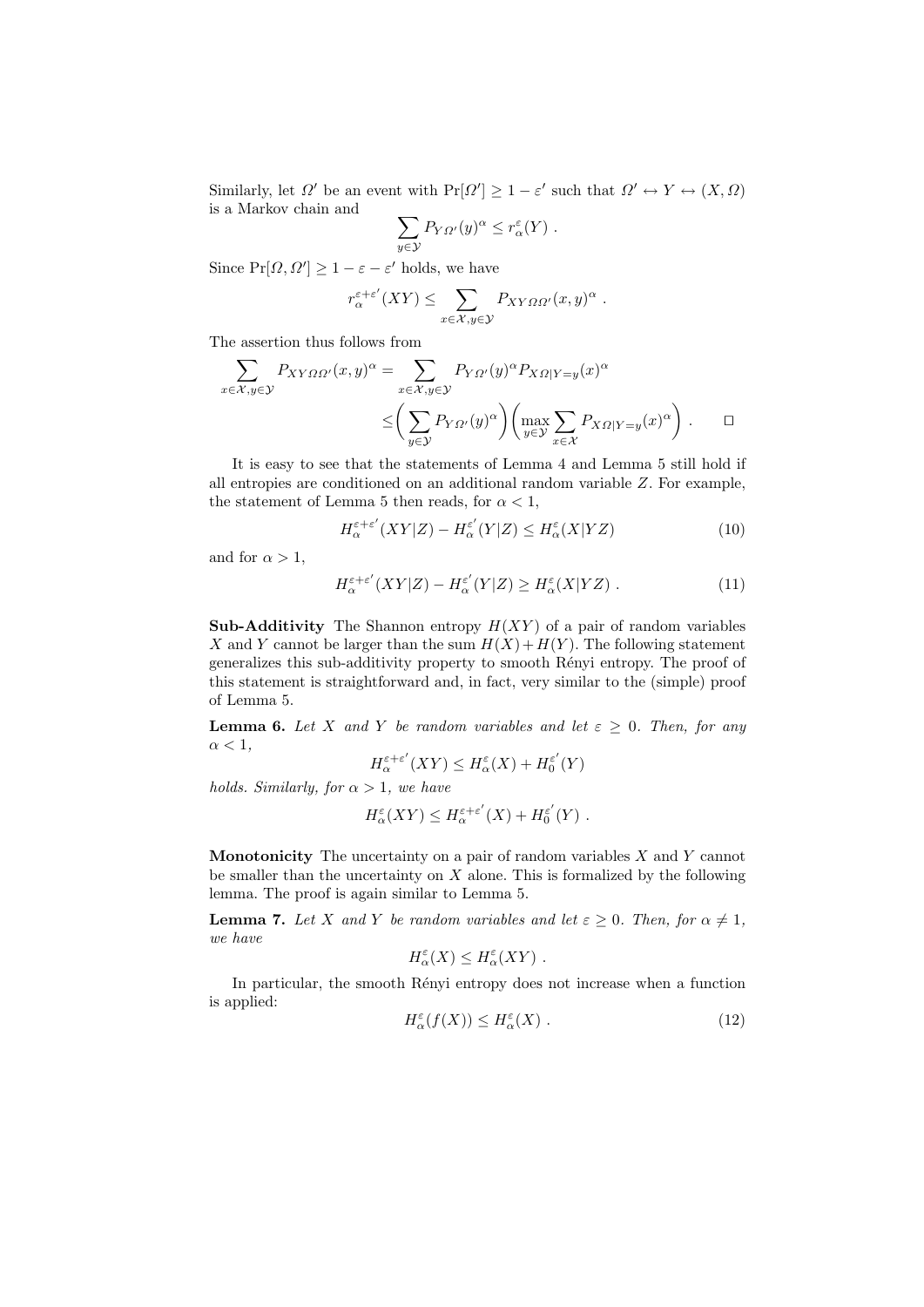Independence, Conditional Independence, and Markov Chains Conditioning on independent randomness cannot have any effect on the entropy.

**Lemma 8.** Let X and Y be independent random variables and let  $\varepsilon \geq 0$ ,  $\varepsilon' \geq 0$ . Then, for any  $\alpha \neq 1$ , we have

$$
H_\alpha^\varepsilon(X|Y)=H_\alpha^\varepsilon(X)\ .
$$

This statement can be generalized to random variables  $X$ ,  $Y$ , and  $Z$  such that  $X \leftrightarrow Z \leftrightarrow Y$  is a Markov chain:

$$
H_\alpha^\varepsilon(X|YZ) = H_\alpha^\varepsilon(X|Z) .
$$

When this is combined with inequalities (10) and (11), we obtain, for  $\alpha < 1$ ,

$$
H^{\varepsilon+\varepsilon'}_{\alpha}(XY|Z)\leq H^{\varepsilon}_{\alpha}(X|Z)+H^{\varepsilon'}_{\alpha}(Y|Z)
$$

and, for  $\alpha > 1$ ,

$$
H^{\varepsilon+\varepsilon'}_{\alpha}(XY|Z) \geq H^{\varepsilon}_{\alpha}(X|Z) + H^{\varepsilon'}_{\alpha}(Y|Z) .
$$

# 3 Smooth Rényi Entropy in Cryptography

#### 3.1 Randomness Extraction and Privacy Amplification

The problem of extracting uniform randomness from a non-uniform source has first been studied in [3, 13], and later been defined explicitly in [16]. Today, randomness extraction is a well-known and widely-used concept in theoretical computer science and, in particular, cryptography. A (strong) extractor is a function  $f$  which takes as input a random variable  $X$  and some additional uniformly distributed randomness  $R$  and is such that if  $X$  satisfies a certain entropy condition, the output  $S := f(X, R)$  is almost independent of R and uniformly distributed.

For two random variables Z and W with joint distribution  $P_{ZW}$ , we define the *distance from uniform* by  $d(Z|W) := \frac{1}{2}\delta(P_{ZW}, P_U \times P_W)$  where  $P_U$  is the uniform distribution on the range of Z and where  $\delta(\cdot, \cdot)$  denotes the statistical distance.<sup>8</sup>

**Definition 2.** A strong  $(\tau, \kappa, \varepsilon)$ -extractor on a set X is a function with domain  $\mathcal{X} \times \mathcal{R}$  (for a set  $\mathcal{R}$ ) and range U of size  $|\mathcal{U}| = 2^{\tau}$  such that, for any random variable X on X satisfying  $H_{\infty}(X) \geq \kappa$  and R uniformly distributed over R,  $d(f(X,R)|R) \leq \varepsilon$  holds.

The following result has originally been proven in [13] based on two-universal hashing (where the randomness  $R$  is used to select a function from a twouniversal<sup>9</sup> class of functions.). Later, similar statements have been shown in  $[2]$ and [11].<sup>10</sup>

 $8$  The *statistical distance* between two probability distributions P and Q is defined by  $\delta(P,Q) := \frac{1}{2} \sum_{v} |P(v) - Q(v)|.$ 

<sup>&</sup>lt;sup>9</sup> A two-universal class of functions from Z to W is a family F of functions  $f : \mathcal{Z} \mapsto \mathcal{W}$ such that for any  $z \neq z'$  and for f chosen at random from  $\mathcal{F}$ ,  $Pr[f(z) = f(z')] \leq \frac{1}{|\mathcal{W}|}$ .

 $10$  For a simple proof of Lemma 9, see, e.g., [14], p. 20.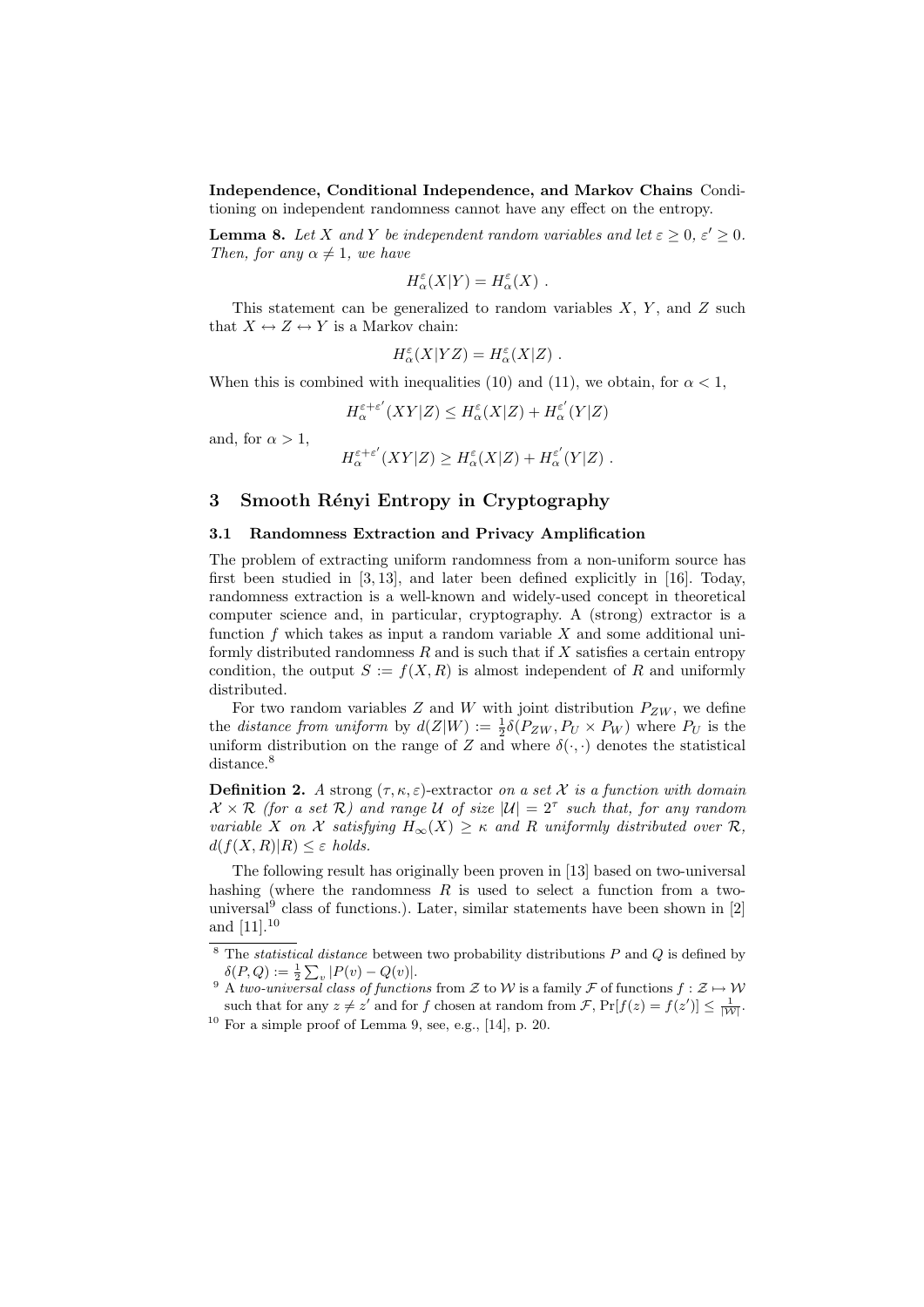**Lemma 9 (Leftover hash lemma).** For any  $\kappa > \tau$ , there exists a strong  $(\tau, \kappa, 2^{-(\kappa-\tau)/2})$ -extractor.

The following measure is closely related to smooth entropy as defined in [7] and [5]. For a distribution  $P_{XY}$ , it quantifies the amount of uniform randomness, conditioned on  $Y$ , which can be extracted from  $X$ .

**Definition 3.** Let X and Y be random variables and let  $\varepsilon > 0$ . The  $\varepsilon$ -extractable randomness of  $X$  conditioned on  $Y$  is

$$
H^{\varepsilon}_\mathrm{ext}(X|Y) := \max_{\mathcal{U}: \, \exists f \in \varGamma^{\varepsilon}_{XY}(\mathcal{X} \to \mathcal{U})} \log |\mathcal{U}| \ ,
$$

where  $\Gamma_{XY}^{\varepsilon}(\mathcal{X}\to\mathcal{U})$  denotes the set of functions f from  $\mathcal{X}\times\mathcal{R}$  (for some set R) to U such that  $d(f(X,R)|YR) \leq \varepsilon$  holds, for R independent of  $(X,Y)$  and uniformly distributed on R.

As mentioned in the introduction, smooth Rényi entropy equals the amount of extractable uniform randomness, up to some small additive constant. Here, the lower bound follows directly from the leftover hash lemma and the definition of  $H_{\infty}^{\varepsilon}$ . The upper bound, on the other hand, is a special case of the bound on one-way key agreement derived in Section 3.3.

**Theorem 1.** Let X and Y be random variables and let  $\varepsilon \geq 0$ ,  $\varepsilon' \geq 0$ . Then we have

 $H_{\infty}^{\varepsilon}(X|Y) - 2\log(1/\varepsilon') \leq H_{\text{ext}}^{\varepsilon+\varepsilon'}(X|Y) \leq H_{\infty}^{\varepsilon+\varepsilon'}(X|Y)$ .

Using Lemma 2, we can, in particular, conclude that Rényi entropy of order  $\alpha$ , for any  $\alpha > 1$ , is a lower bound on the number of uniform random bits that can be extracted, i.e.,

$$
H_{\alpha}(X|Y) - \frac{\log(1/\varepsilon)}{\alpha - 1} - 2\log(1/\varepsilon') \le H_{\text{ext}}^{\varepsilon + \varepsilon'}(X|Y) .
$$

## 3.2 Data Compression, Error Correction, and Information Reconciliation

Another fundamental property of a probability distribution  $P$  is the minimum length of an encoding  $C = E(X)$  of a random variable X with  $P_X = P$  such that X can be retrieved from C with high probability. (A similar quantity can be defined for a set  $P$  of probability distributions.) As a motivating example, consider the following setting known as *information reconciliation*  $[4]$ <sup>11</sup> An entity (Alice) holds a value X which she wants to transmit to another (Bob), using  $\tau$ bits of communication C. Clearly the minimum number  $\tau$  of bits needed depends on the initial knowledge of Bob, which might be specified by some additional random variable Y (not necessarily known to Alice). From Bob's point of view,

 $11$  In certain cryptographic applications, (one-way) information reconciliation schemes are also called secure sketches [10] (where Bob's procedure is the recovery function).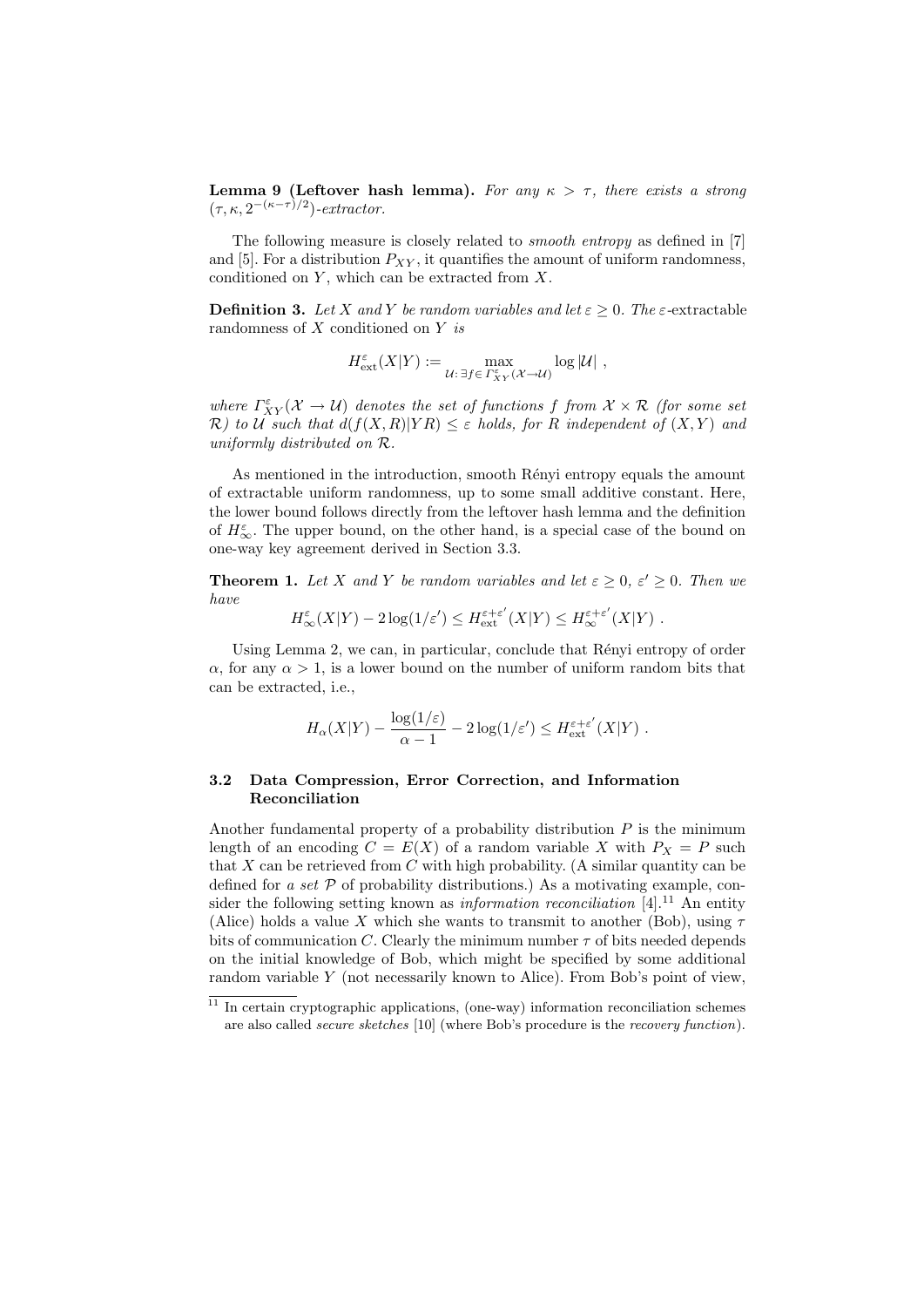the random variable X is thus initially distributed according to  $P_{X|Y=y}$  for some  $y \in \mathcal{Y}$ . Consequently, in order to guarantee that Bob can reconstruct the value of  $X$  with high probability, the error correcting information  $C$  sent by Alice must be useful for most of the distributions  $P_{X|Y=v}$ .

For the following, note that any probabilistic encoding function E corresponds to a deterministic function  $e$  taking as input some additional randomness R, i.e.,  $E(X) = e(X, R)$ .

**Definition 4.** A  $(\tau, \kappa, \varepsilon)$ -encoding on a set X is a pair of functions  $(e, g)$  together with a random variable R with range R where e, the encoding function, is a mapping from  $X \times \mathcal{R}$  to C, for some set C of size  $|\mathcal{C}| = 2^{\tau}$ , and g, the decoding function, is a mapping from  $\mathcal{C} \times \mathcal{R}$  to X such that, for any random variable X with range X satisfying  $H_0(X) \leq \kappa$ ,  $Pr[g(e(X, R), R) \neq X] \leq \varepsilon$  holds.

The following result has originally been shown in the context of information reconciliation [4].

**Lemma 10.** For any  $\tau > \kappa$ , there exists a  $(\tau, \kappa, 2^{-(\tau - \kappa)})$ -encoding.

For a distribution  $P_{XY}$ , the measure defined below quantifies the minimum length of an encoding  $C = e(X, R)$  of X such that X can be reconstructed from  $C, Y$ , and  $R$  (with high probability).

**Definition 5.** Let X and Y be random variables and let  $\varepsilon \geq 0$ . The  $\varepsilon$ -encoding length of  $X$  given  $Y$  is

$$
H^\varepsilon_{\textup{enc}}(X \vert Y) := \min_{\mathcal C: \, \exists e \in \varLambda^\varepsilon_{XY}(\mathcal X \to \mathcal C)} \log |\mathcal C|
$$

where  $\Lambda^\varepsilon_{XY}(\mathcal X\to\mathcal C)$  denotes the set of function e from  $\mathcal X\times\mathcal R$  (for some set  $\mathcal R)$ to C such that there exists a decoding function g from  $\mathcal{Y} \times \mathcal{C} \times \mathcal{R}$  to X such that  $Pr[q(Y, e(X, R), R) \neq X] \leq \varepsilon$  holds, for R independent of  $(X, Y)$  and uniformly distributed on R.

Similarly to the amount of extractable randomness, smooth Rényi entropy can also be used to characterize the minimum encoding length.

**Theorem 2.** Let X and Y be random variables and let  $\varepsilon \geq 0$ ,  $\varepsilon' \geq 0$ . Then we have  $\overline{\phantom{a}}$  $\overline{\phantom{0}}$ 

$$
H_0^{\varepsilon+\varepsilon'}(X|Y) \le H_{\text{enc}}^{\varepsilon+\varepsilon'}(X|Y) \le H_0^{\varepsilon}(X|Y) + \log(1/\varepsilon') .
$$

### 3.3 A Tight Bound for Key Agreement by One-Way Communication

As an application of Theorems 1 and 2, we prove tight bounds on the maximum length of a secret key that can be generated from partially secret and weakly correlated randomness by one-way communication.

Let X, Y, and Z be random variables. For  $\varepsilon \geq 0$ , define

$$
M^{\varepsilon}(X;Y|Z) := \sup_{V \hookrightarrow U \hookrightarrow X \hookrightarrow (Y,Z)} H^{\varepsilon}_{\infty}(U|ZV) - H^{\varepsilon}_0(U|YV) . \tag{13}
$$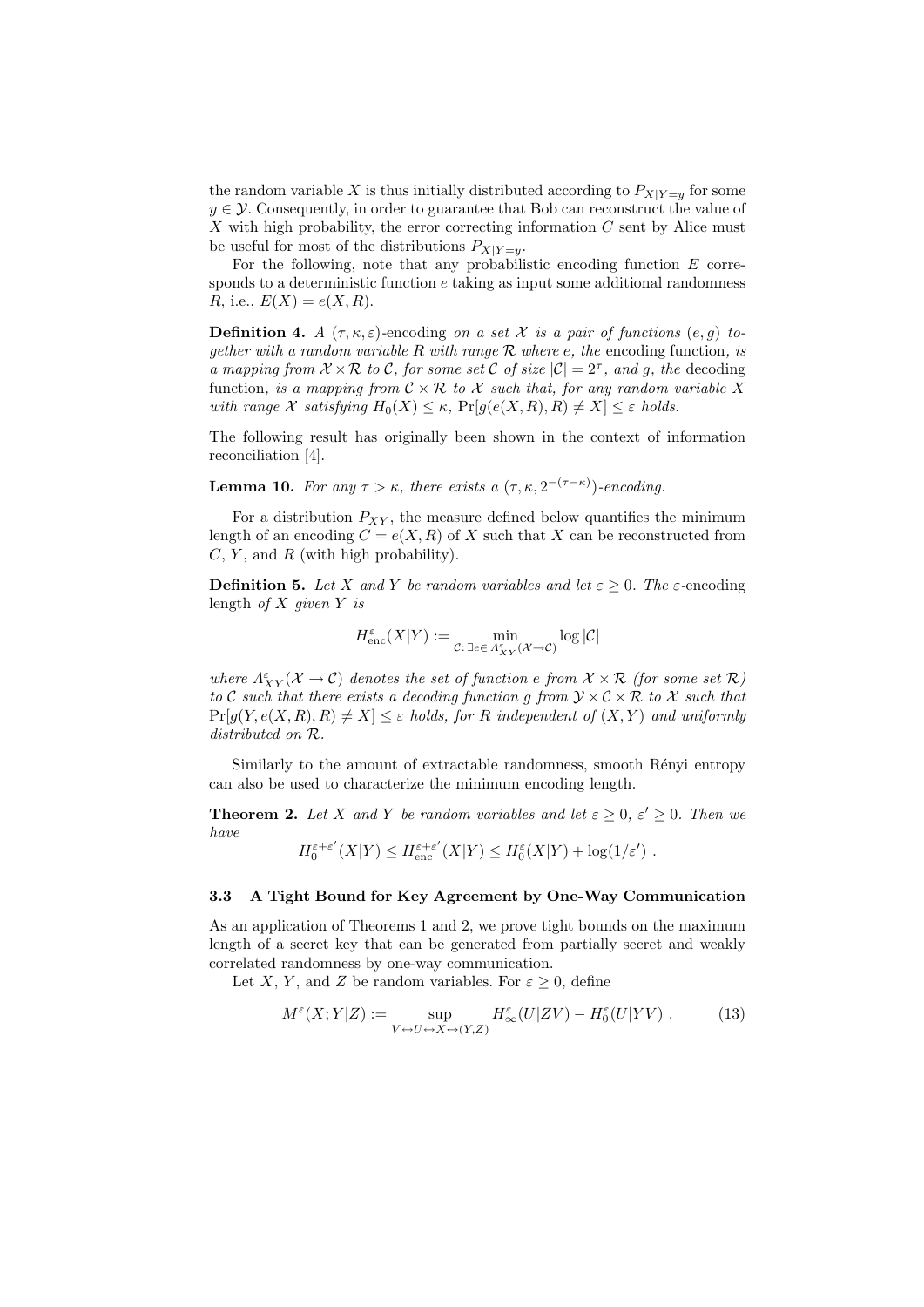Note that this is equivalent to<sup>12</sup>

$$
M^{\varepsilon}(X;Y|Z) = \sup_{(U,V)\leftrightarrow X\leftrightarrow (Y,Z)} H^{\varepsilon}_{\infty}(U|ZV) - H^{\varepsilon}_0(U|YV) . \tag{14}
$$

Consider now a setting where two parties, Alice and Bob, hold information  $X$  and  $Y$ , respectively, while the knowledge of an adversary Eve is given by  $Z$ . Additionally, they are connected by a public but authenticated one-way communication channel from Alice to Bob, and their goal is to generate an  $\varepsilon$ -secure key pair  $(S_A, S_B)$ . Let  $S^{\varepsilon}(X \to Y||Z)$  be the maximum length of an  $\varepsilon$ -secure key that can be generated in this situation. Here,  $\varepsilon$ -secure means that, except with probability  $\varepsilon$ , Alice and Bob's keys are equal to a perfect key which is uniformly distributed and independent of Eve's information. Note that, if  $Pr[S_A \neq S_B] < \varepsilon_1$ and  $d(S_A|W) \leq \varepsilon_2$ , where W summarizes Eve's knowledge after the protocol execution, then the pair  $(S_A, S_B)$  is  $\varepsilon$ -secure, for  $\varepsilon = \varepsilon_1 + \varepsilon_2$ .

**Theorem 3.** Let X, Y, and Z be random variables. Then, for  $\varepsilon \geq 0$  and  $\varepsilon' =$  $\Theta(\varepsilon)$ , we have

$$
M^{\varepsilon'}(X;Y|Z) - O(\log(1/\varepsilon')) \leq S^{\varepsilon}(X \to Y||Z) \leq M^{\varepsilon}(X;Y|Z) .
$$

*Proof.* We first show that the measure  $M^{\varepsilon'}(X;Y|Z)$  is a lower bound on the number of  $\varepsilon$ -secure bits that can be generated. To see this, consider the following simple three-step protocol.

- 1. Pre-processing: Alice computes U and V from X. She sends V to Bob and keeps  $U$ .
- 2. Information reconciliation: Alice sends error-correcting information to Bob. Bob uses this information together with Y and V to compute a guess  $\hat{U}$  of  $U$ .
- 3. Privacy amplification: Alice chooses a hash function  $F$  and sends a description of F to Bob. Alice and Bob then compute  $S_A := F(U)$  and  $S_B := F(\hat{U})$ , respectively.

It follows immediately from the analysis of information reconciliation and privacy amplification that the parameters of the protocol (i.e., the amount of error correcting information and the size of the final keys) can be chosen such that the final keys have length  $M^{\varepsilon'}(X;Y|Z)$  and the key pair  $(S_A, S_B)$  is  $\varepsilon$ secure.

On the other hand, it is easy to see that any measure  $M^{\varepsilon}(X;Y|Z)$  is an upper bound on the amount of key bits that can be generated if the following conditions, which imply that the quantity cannot increase during the execution of any protocol, are satisfied:

 $12$  To see that the measure defined by (14) is not larger than the measure defined by (13), observe that the entropies on the right-hand side of (14) do not change when the random variable U is replaced by  $U' := (U, V)$ . This random variable U' then satisfies  $V \leftrightarrow U' \leftrightarrow X \leftrightarrow (Y, Z)$ .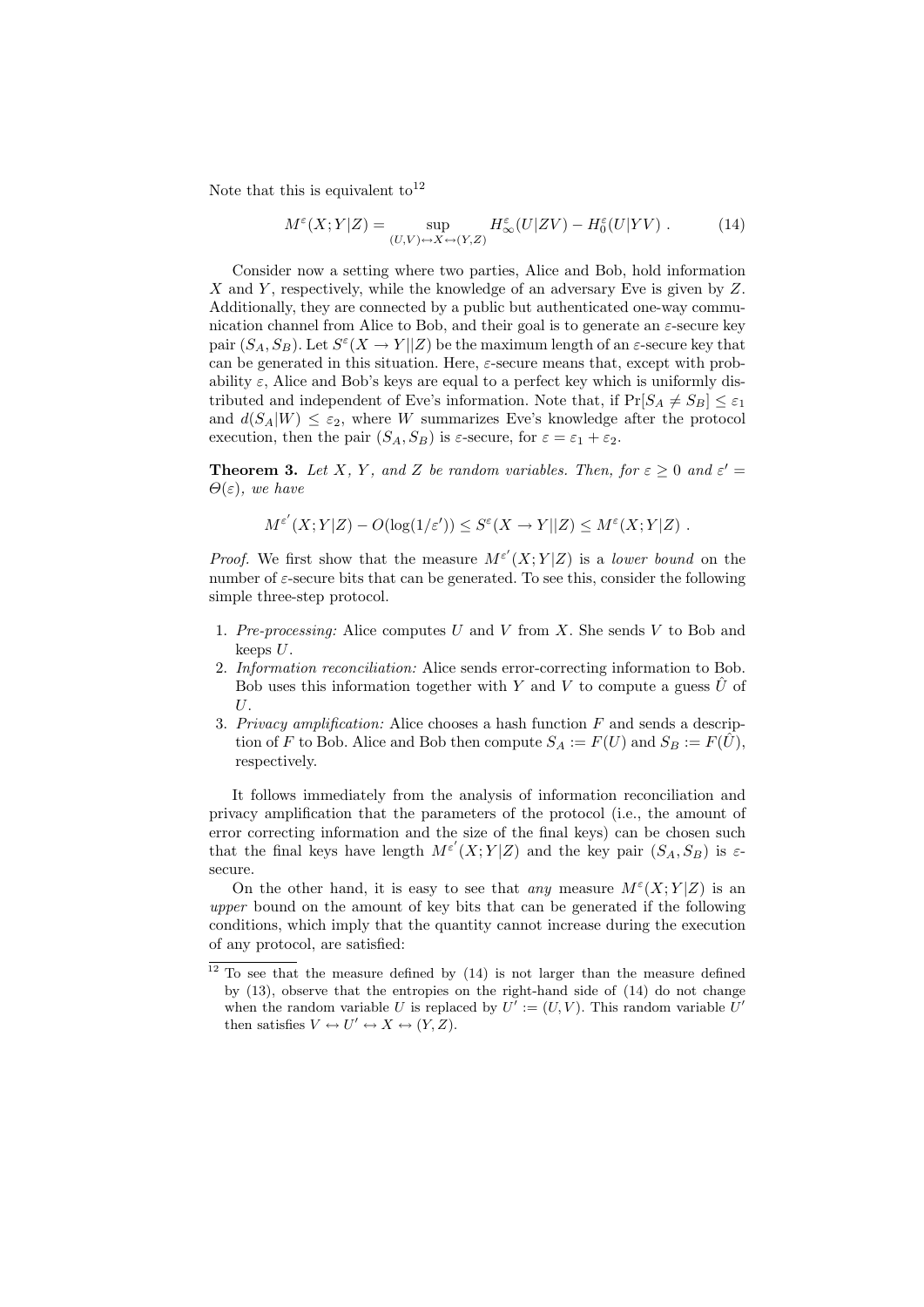- 1.  $M^{\varepsilon}(X;Y|Z) \ge M^{\varepsilon}(X';Y|Z)$  for any X' computed from X.
- 2.  $M^{\varepsilon}(X;Y|Z) \ge M^{\varepsilon}(X;Y'|Z)$  for any Y' computed from Y.
- 3.  $M^{\varepsilon}(X;Y|Z) \geq M^{\varepsilon}(X;YC|ZC)$  for any C computed from X.
- 4.  $M^{\varepsilon}(X;Y|Z) \leq M^{\varepsilon}(X;Y|Z')$  for any Z' computed from Z.
- 5.  $M^{\varepsilon}(S_A; S_B | W) \ge n$  if the pair  $(S_A, S_B)$  is  $\varepsilon$ -secure with respect to an adversary knowing W.

The measure  $M^{\varepsilon}(X;Y|Z)$  defined by (13) does in fact satisfy these properties. It is thus an upper bound on the length of an  $\varepsilon$ -secure key which can be generated by Alice and Bob.

Property 1 holds since any pair of random variables  $U$  and  $V$  that can be computed from  $X'$  can also be computed from  $X$ .

Property 2 follows from  $H_0^{\varepsilon}(A|BC) \leq H_0^{\varepsilon}(A|B)$ .

Property 3 holds since  $M^{\varepsilon}(X; YC|ZC)$  can be written as the supremum over U and V' of  $H_{\infty}^{\varepsilon}(U|ZV') - H_0^{\varepsilon}(U|YV')$ , where V' is restricted to values of the form  $V' = (V, C)$ .

Property 4 follows from  $H_{\infty}^{\varepsilon}(A|BC) \leq H_{\infty}^{\varepsilon}(A|B)$ .

Property 5 follows from  $M^{\varepsilon}(S_A; S_B | Z) \geq H_{\infty}^{\varepsilon}(S_A | Z) - H_0^{\varepsilon}(S_A | S_B), H_{\infty}^{\varepsilon}(S_A | Z) \geq$ *n*, and  $H_0^{\varepsilon}(S_A|S_B) = 0$ .

 $\Box$ 

# 4 Concluding Remarks

We have analyzed data compression and randomness extraction in the cryptographic scenario where the assumption, usually made in classical information and communication theory, that the pieces of information stem from a large number of repetitions of a random experiment, has to be dropped. We have shown that Shannon entropy—the key quantity in independent-repetitions settings—then generalizes, depending on the context, to two different entropy measures  $H_0^\varepsilon$  and  $H_\infty^\varepsilon.$  These new quantities, which are tight bounds on the optimal length of the compressed data and of the extracted random string, respectively, are very simple—in fact, simpler than Shannon information. Indeed, they can be computed from the distribution simply by leaving away the smallest probabilities or cutting down the largest ones, respectively. Moreover, the new quantities share all central properties of Shannon entropy.

An application of our results is the possibility of a simple yet general and tight analysis of protocols for quantum (see, e.g., [17]) and classical key agreement, where no assumption on an adversary's behavior has to be made. For instance, we give a simple tight bound for the possibility and efficiency of secret-key agreement by one-way communication.

It is conceivable that the new quantities have further applications in cryptography and in communication and information theory in general. We suggest as an open problem to find such contexts and applications.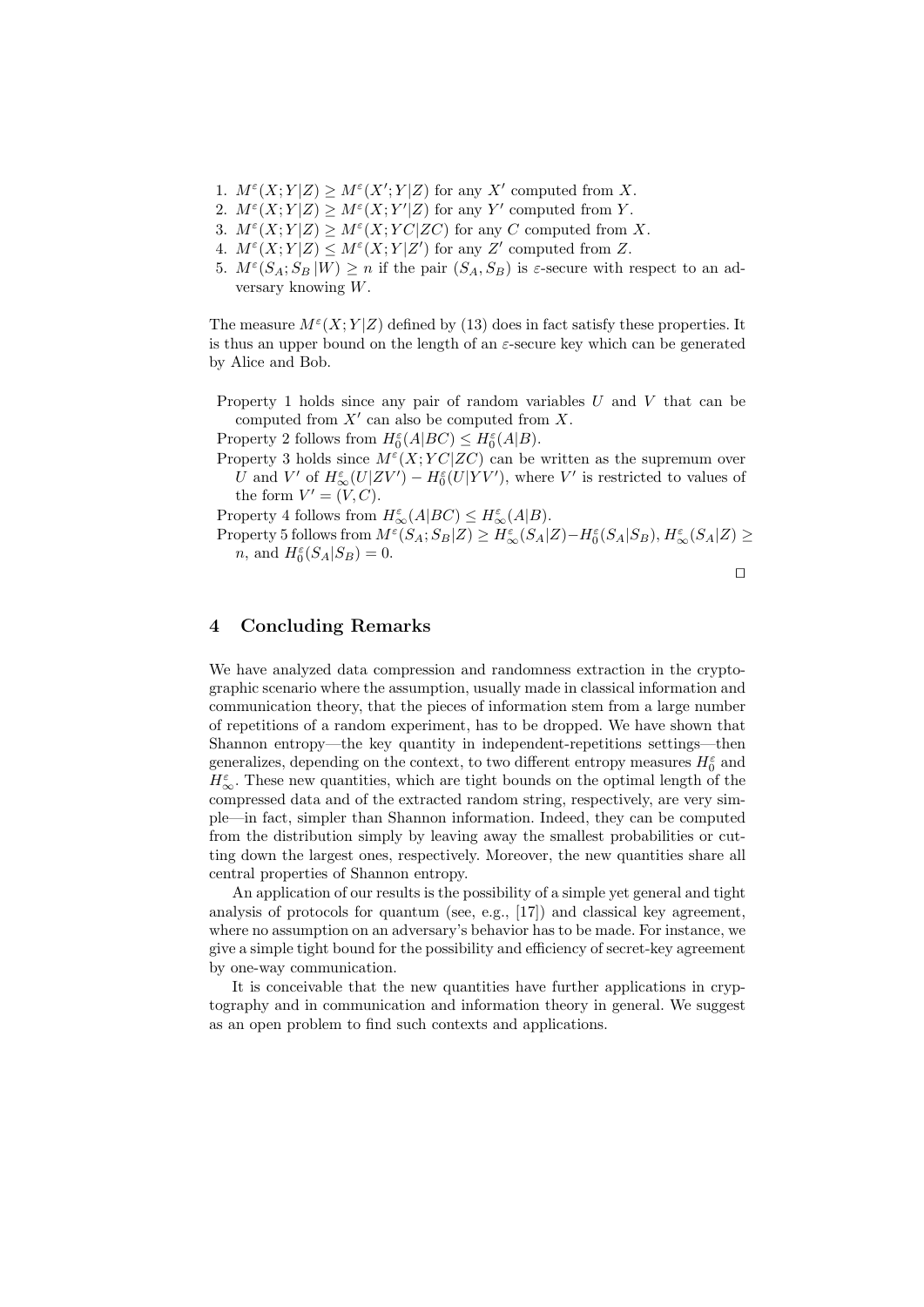## Acknowledgment

The authors would like to thank Ueli Maurer for inspiring and helpful discussions.

## References

- 1. C. H. Bennett and G. Brassard, Quantum cryptography: Public key distribution and coin tossing, Proceedings of the IEEE International Conference on Computers, Systems, and Signal Processing, pp. 175–179. IEEE, 1984.
- 2. C. H. Bennett, G. Brassard, C. Crépeau, and U. Maurer, Generalized privacy amplification, IEEE Transactions on Information Theory, Vol. 41, No. 6, 1915– 1923, 1995.
- 3. C. H. Bennett, G. Brassard, and J. M. Robert, Privacy amplification by public discussion. SIAM Journal on Computing, Vol. 17, pp. 210–229, 1988.
- 4. G. Brassard and L. Salvail, Secret-key reconciliation by public discussion, EURO-CRYPT '93, LNCS, Vol. 765, pp. 410–423. Springer-Verlag, 1994.
- 5. C. Cachin, Smooth entropy and Rényi entropy, EUROCRYPT '97, LNCS, Vol. 1233, pp. 193–208. Springer-Verlag, 1997.
- 6. C. Cachin, Entropy Measures and Unconditional Security in Cryptography, Ph. D. Thesis, ETH Zürich, Hartung-Gorre Verlag, Konstanz, 1997.
- 7. C. Cachin and U. Maurer, Smoothing probability distributions and smooth entropy, Proceedings of International Symposium on Information Theory (ISIT) '97. IEEE, 1997.
- 8. T. M. Cover and J. A. Thomas, Elements of Information Theory. Wiley, 1991.
- 9. I. Csiszár and J. Körner, Broadcast channels with confidential messages, IEEE Transactions on Information Theory, Vol. 24, pp. 339–348, 1978.
- 10. Y. Dodis, L. Reyzin, and A. Smith, Fuzzy extractors: How to generate strong keys from biometrics and other noisy data, EUROCRYPT 2004, LNCS, Vol. 3027, pp. 523–540. Springer-Verlag, 2004.
- 11. J. Håstad, R. Impagliazzo, L. A. Levin, and M. Luby, A pseudorandom generator from any one-way function, SIAM Journal on Computing, Vol. 28, No. 4, pp. 1364– 1396, 1999.
- 12. T. Holenstein and R. Renner, On the smooth Rényi entropy of independently repeated random experiments. manuscript, 2005.
- 13. R. Impagliazzo, L. A. Levin, and M. Luby, Pseudo-random generation from oneway functions (extended abstract), Proceedings of the Twenty-First Annual ACM Symposium on Theory of Computing (STOC '89), pp. 12–24, 1989.
- 14. M. Luby and A. Wigderson, Pairwise independence and derandomization, Technical Report CSD-95-880, Computer Science Institute, Berkeley, CA, 1995. http://citeseer.ist.psu.edu/luby95pairwise.html.
- 15. U. M. Maurer, Secret key agreement by public discussion from common information, IEEE Transactions on Information Theory, Vol. 39, No. 3, pp. 733–742, 1993.
- 16. N. Nisan and D. Zuckerman, Randomness is linear in space, Journal of Computer and System Sciences, Vol. 52, pp. 43–52, 1996.
- 17. R. Renner, N. Gisin, and B. Kraus, Information-theoretic security proof for quantum-key-distribution protocols, Physical Review A, Vol. 72, 012332, 2005.
- 18. R. Renner and R. König, Universally composable privacy amplification against quantum adversaries, Proc. of TCC 2005, LNCS, Vol. 3378, pp. 407–425. Springer-Verlag, 2005.